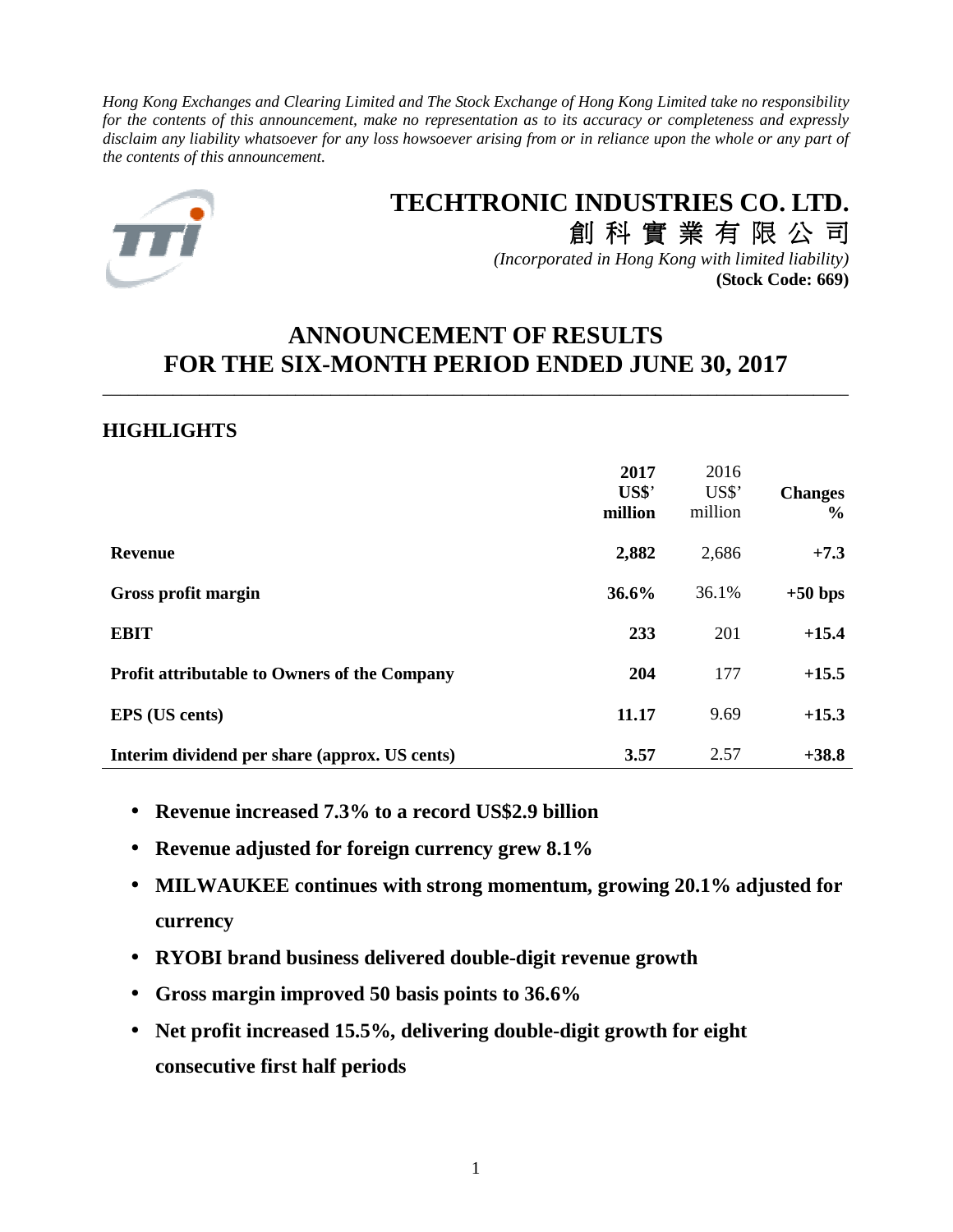The board of directors (the "Directors" or the "Board") of Techtronic Industries Company Limited ("TTI" or the "Company") is pleased to announce the unaudited consolidated results of the Company and its subsidiaries (together, the "Group") for the six-month period ended June 30, 2017 together with the comparative figures in 2016.

# **INTERIM DIVIDEND**

The Directors have resolved to declare an interim dividend of HK27.75 cents (approximately US3.57 cents) (2016: HK20.00 cents (approximately US2.57 cents)) per share for the six-month period ended June 30, 2017. The interim dividend will be paid to shareholders listed on the register of members of the Company on September 8, 2017. It is expected that the interim dividend will be paid on or about September 22, 2017.

# **MANAGEMENT'S DISCUSSION AND ANALYSIS**

# **Record Performance**

TTI delivered another set of record results in the first half of 2017 on strong revenue growth and excellent operational productivity. Revenue, gross profit and net income all reached record levels for the period. Revenues grew 7.3% to US\$2.9 billion and 8.1% before currency adjustment. Net profit margins improved by 50 basis points to 7.1% of sales, compared to 6.6% in the first half of 2016. Before currency adjustments, all geographic regions reported revenue growth. TTI continues to drive growth by launching leadership cordless products and through highly successful geographic expansion initiatives.

The Power Equipment segment outpaced the power tool industry with double-digit sales growth of 11.9% and 12.5% before currency adjustment. The MILWAUKEE industrial business again produced outstanding sales growth of 20.1% before currency adjustment. The Consumer Power Tool and Outdoor Product businesses delivered robust growth driven by the industry leading RYOBI ONE+ cordless system. The Floor Care and Appliances segment had a sales decline of 13.8% or 12.1% before currency adjustment, but made progress in revitalizing the product range.

TTI reported its ninth consecutive period of gross margin improvement with a 50 basis point increase in gross margin to 36.6% for the period. The gains are being generated by positive margin contributions from the new product stream as well as lean manufacturing and automation, global purchasing programs, and ongoing initiatives to boost supply chain efficiency. SG&A for the first half of 2017 remained at the same 28.7% of sales as last year. TTI continued the strategic investments in new product development, targeted geographic expansion, and marketing. These initiatives generated increased earnings before interest and taxes by 15.4% to US\$233 million, net profit attributable to shareholders of US\$204 million, which is a 15.5% increase from the prior year, and basic earnings per share increase of 15.3% to 11.17 US cents.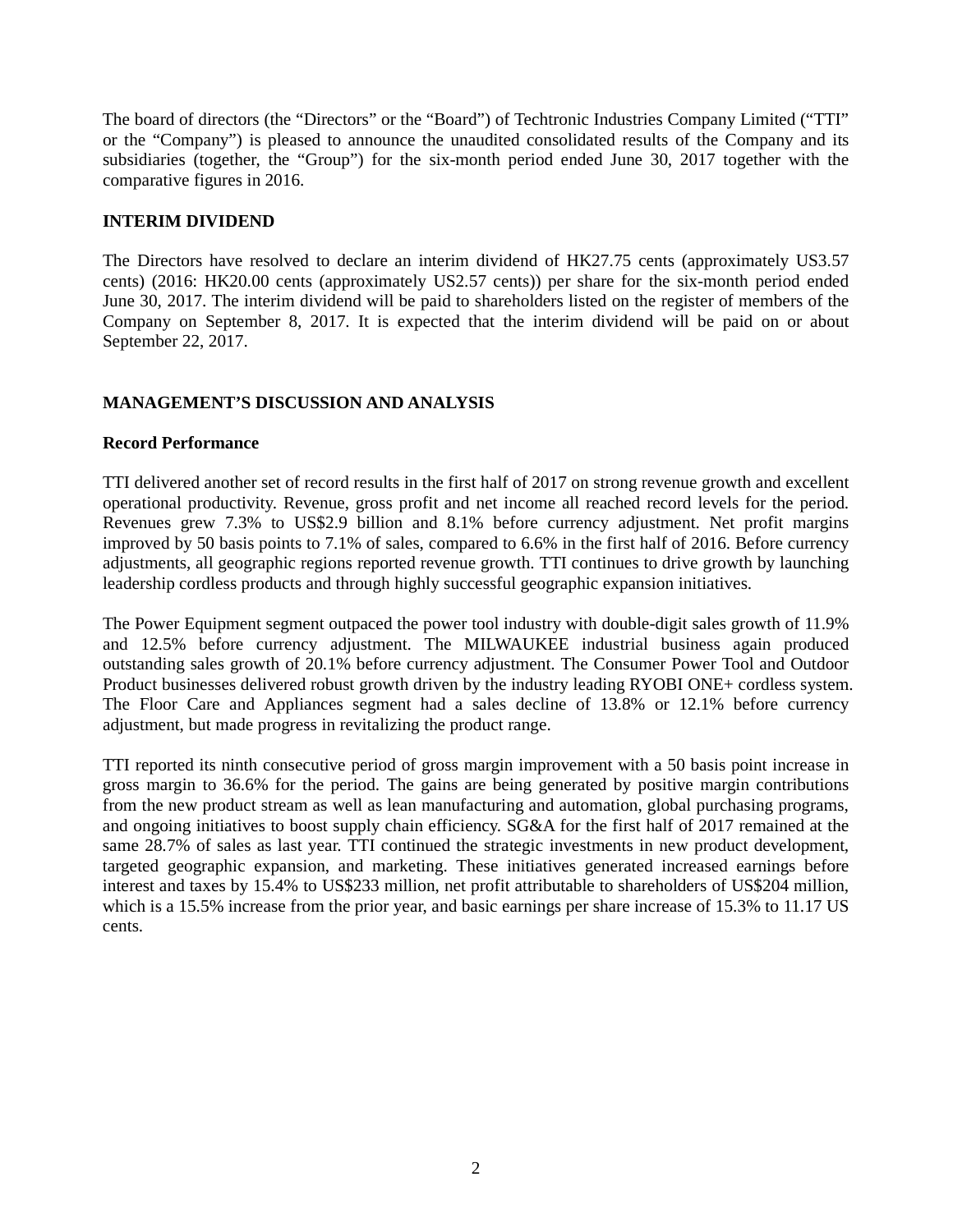# **BUSINESS REVIEW**

#### **Power Equipment, Accessories and Hand Tools**

The Power Equipment business, the largest segment accounting for 85.6% of total sales, delivered a strong first half with US\$2.5 billion in global sales, representing an 11.9% increase compared with the same period in 2016. The growth was bolstered by the flow of new product introductions, strong account partnerships, geographic expansion, and focused end-user marketing. The EBIT increased 25.6% for the business in the first half of the year.

# **Industrial Tools**

In the first half of 2017, the MILWAUKEE industrial business reported impressive results with world-wide sales growing by 20.1% in local currency. The effective execution of both distribution and end user conversion initiatives, introduction of innovative new products, and entry into large adjacent categories resulted in growth which outperformed the market.

#### *Power Tools*

The MILWAUKEE Power Tool business reported another period of double-digit sales growth with market share gains and category expansion. The M18 system is the fastest-growing cordless system for the professional end user, which will have over 135 compatible tool solutions on a single battery platform by year-end. MILWAUKEE is the leader in the global sub-compact cordless space, with the M12 cordless system offering over 80 compatible tools.

The MILWAUKEE FUEL technology leverages high-performance brushless motor technology, system electronics, and REDLITHIUM battery technology with sustained performance capable of replacing the need for cords. MILWAUKEE remains focused on developing new and innovative products integrating FUEL technology and currently offers over 55 M18 FUEL cordless power tools. The highly successful FUEL range was further expanded by the introduction of the M18 FUEL Outdoor Power Equipment range. The game changing performance of FUEL is converting users of traditional corded, pneumatic, and gas-powered tools and outdoor products to the MILWAUKEE M18 and M12 cordless systems.

The FORCELOGIC platform which replaces traditional corded, gas, and hydraulic tools continues to exceed end user expectations with the recent introduction of M18 FORCELOGIC 1590 ACSR Cable Cutter, M18 FORCELOGIC 12 Ton Crimper and the innovative M18 FORCE LOGIC 3" Underground Cable Cutter. The successful MILWAUKEE High Output LED Lighting family, powered by the M12 and M18 cordless systems, continues to grow with innovations which utilize the most-advanced LED technology and incorporating versatile product designs.

#### *Accessories*

The MILWAUKEE Power Tool Accessory business delivered strong growth in the first half. The SHOCKWAVE line of driver bits and drill bits continues to grow globally through product line expansion tailored to regional needs and from the growth of cordless impact drivers. A new high performance SAWZALL reciprocating blade line up, THE AX with Carbide Teeth offers extreme life and versatility for wood and multi-purpose demolition jobs. Growth will continue to accelerate with the launch of the TORCH with Carbide Teeth for the toughest metal cutting applications.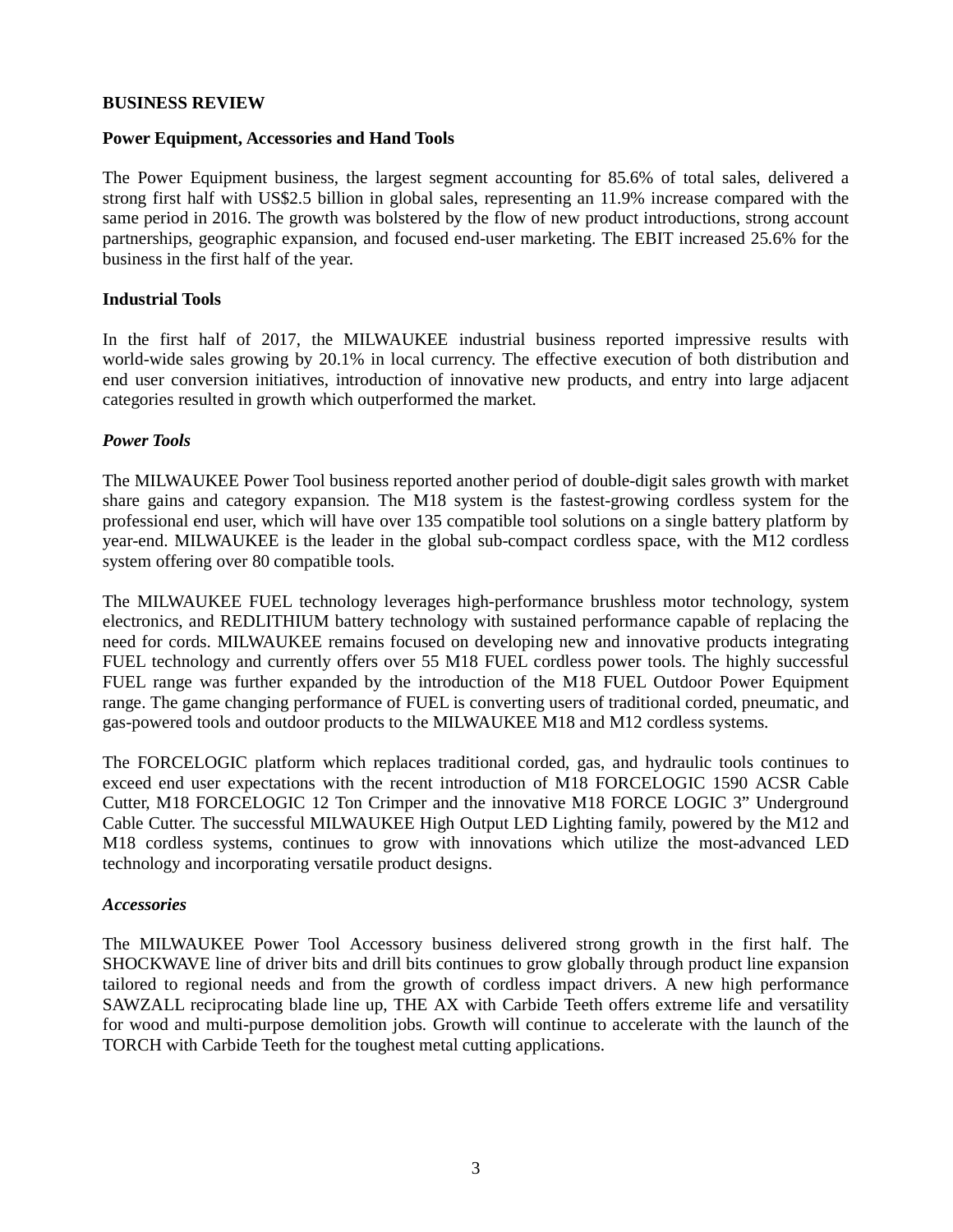# *Hand Tools*

The Hand Tool business expansion continues. The successful MILWAUKEE Tape Measure range was upgraded with user benefits including reduced overall size, higher blade durability, and optimized hook design. Additions to the layout category include chalk reels that feature STRIPGUARD clutch technology to protect the planetary gear system from damage. The 18" and 24" Jobsite Rolling Bags have been added to the MILWAUKEE storage solutions which features 6" all-terrain wheels and 1680D ballistic material. MILWAUKEE continues to expand into new categories, such as framing hammers with SHOCKSHIELD grips that provide best-in-class grip durability and vibration reduction.

The EMPIRE brand business maintained strong growth with new product introductions and retail conversions in targeted sales channels. EMPIRE launched a series of digital levels with the first-ever auto-calibrate feature making it simple and easy to use and includes the industry's largest LCD screen, an audio indication feature, and IP67 rating for working in the toughest construction environments. Building on the successful launch of ULTRAVIEW, EMPIRE introduced the em95.10 ULTRAVIEW LED Torpedo level for best vial viewing in any light condition. This addition to the line is driving the lighted level category to take significant market share.

# **Consumer and Professional Tools**

In the first half, the Consumer and Professional Tools business continued the sales growth momentum with the exciting flow of innovative products focusing on the construction and home improvement segments of the market. Marketing campaigns tied with end user relationship programs such as RYOBI Nation in North America continued to strengthen loyalty bonds with consumers and professionals alike, invigorating Ryobi's market leading position.

Sales of the RYOBI ONE+ 18V cordless system grew double digit by expanding the product range with technology advancements in brushless tools and LED lighting. Along with the powerful next generation brushless drills, the RYOBI brand launched the first-to-market cordless brushless belt sander. The range additions of the brushless 7 ¼" circular saw, brushless 5" angle grinder, trim router and belt sander brought the RYOBI ONE+ system to over 100 integrated tools. The RYOBI brand is leading the home improvement industry in lithium ion battery technology.

Sales for the professional trade AEG brand power tools were up led by the AEG 18V system expansion and excellent growth in AEG accessories. The AEG impact-rated bits saw significant market acceptance establishing a platform for future growth. Partnerships with leading retailers are providing the distribution footprint as the business continues supporting new product development and investment in marketing initiatives aimed at the professional trade user.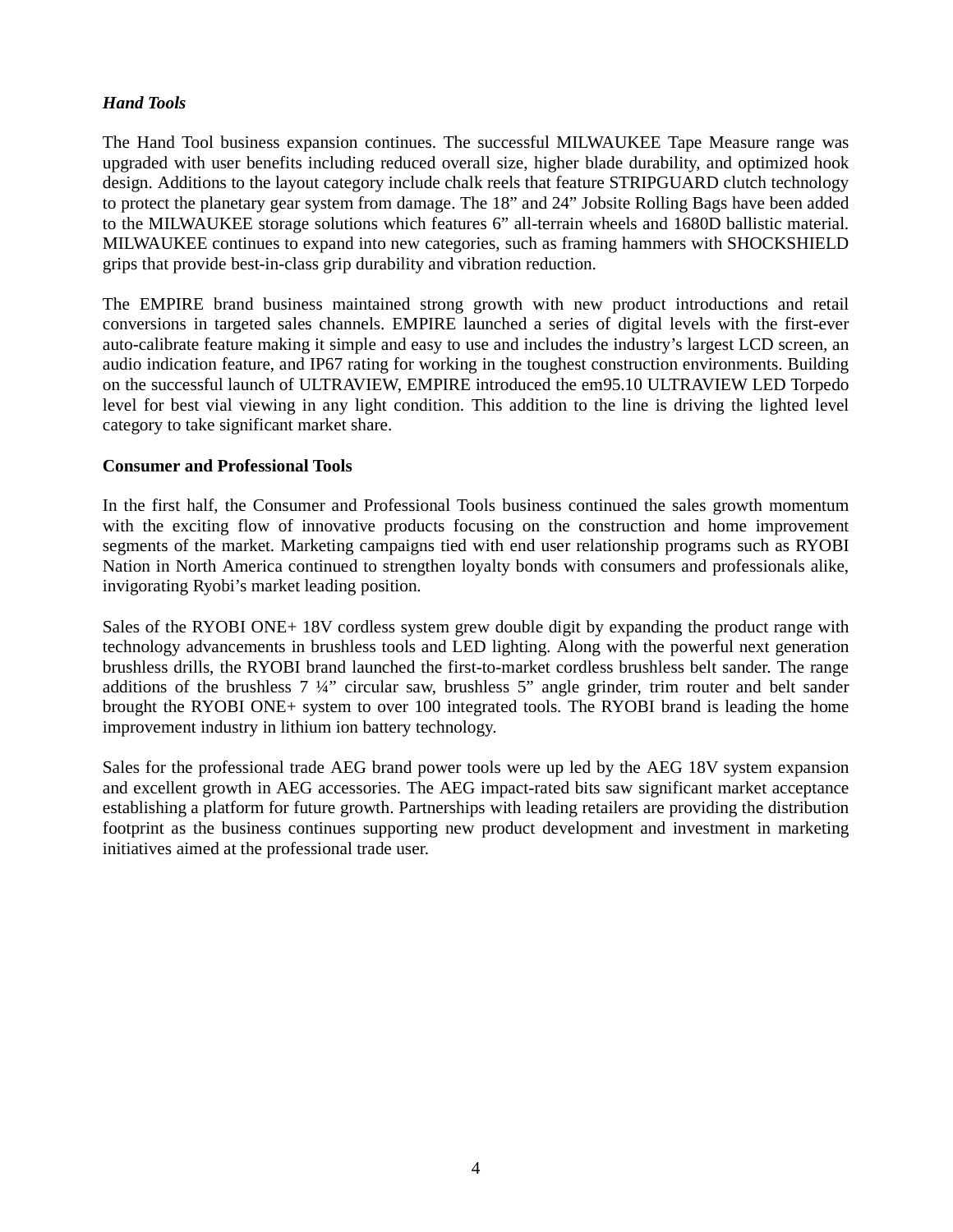# **Outdoor Products**

Outdoor Products delivered a robust first half with solid growth in cordless tools, electric and gas pressure washers, inverter generators, gas chain saws and gas blowers. The leading RYOBI ONE+ cordless lawn and garden product line generated double digit growth along with the RYOBI 40V cordless program led by the innovative 20" brushless mower. The business is applying cordless technology to everyday end user needs to deliver industry-first products such as the RYOBI 48V, 38" riding mower that has a run time of two hours, covering two acres per charge. Other significant launches included the RYOBI ONE+ cordless trimmer, AEG 58V jet fan blower, and AEG 18V outdoor range.

TTI is leading the cordless technology revolution in outdoor equipment for homeowners and professional trades by eliminating the need for power cords and gas from worksites. The growth is being supported with targeted marketing and advertising programs. This ongoing focus on innovation, quality and customer satisfaction will continue to deliver exceptional results.

# **Floor Care and Appliances**

The Floor Care and Appliance segment sales declined by 13.8% in the first half as the business transitioned from old generation corded products to new technology and cordless platforms. The UK, being a substantial market for the Floor Care business in Europe, was negatively impacted by the combination of weak currency, the impact of Brexit and general softening of the UK retail appliance market. Another impact was the exit of a significant amount of non-strategic OEM shredder business in North America that resulted in no sales in the first half of 2017.

Consistent with the strategy, Floor Care has been streamlining operations by reducing legacy overhead, focusing to win in cordless, highly selective technically advanced corded products and commercial cleaning.

Encouragingly, two key markets, Canada and ANZ, grew impressively in the first half which bodes well for the new Floor Care strategy worldwide. Another highlight was the strong performance of the revitalized Dirt Devil business and the strong cordless stick vac POS for both Hoover and Dirt Devil in the US. The strong POS is not fully reflected in the North American results, but instills confidence that the new products will drive growth.

Floor Care is deploying a strategic plan designed to transform and revitalize the business into a global cordless leader. The market for cordless floor care products is growing dramatically and the business intends to be positioned in the vanguard of this generational transition. In fact, Floor Care cordless sales were up in the first half. The global floor care market is experiencing dramatic growth in cordless. The business looks forward to the continued launch of new products in the second half of this year and into 2018.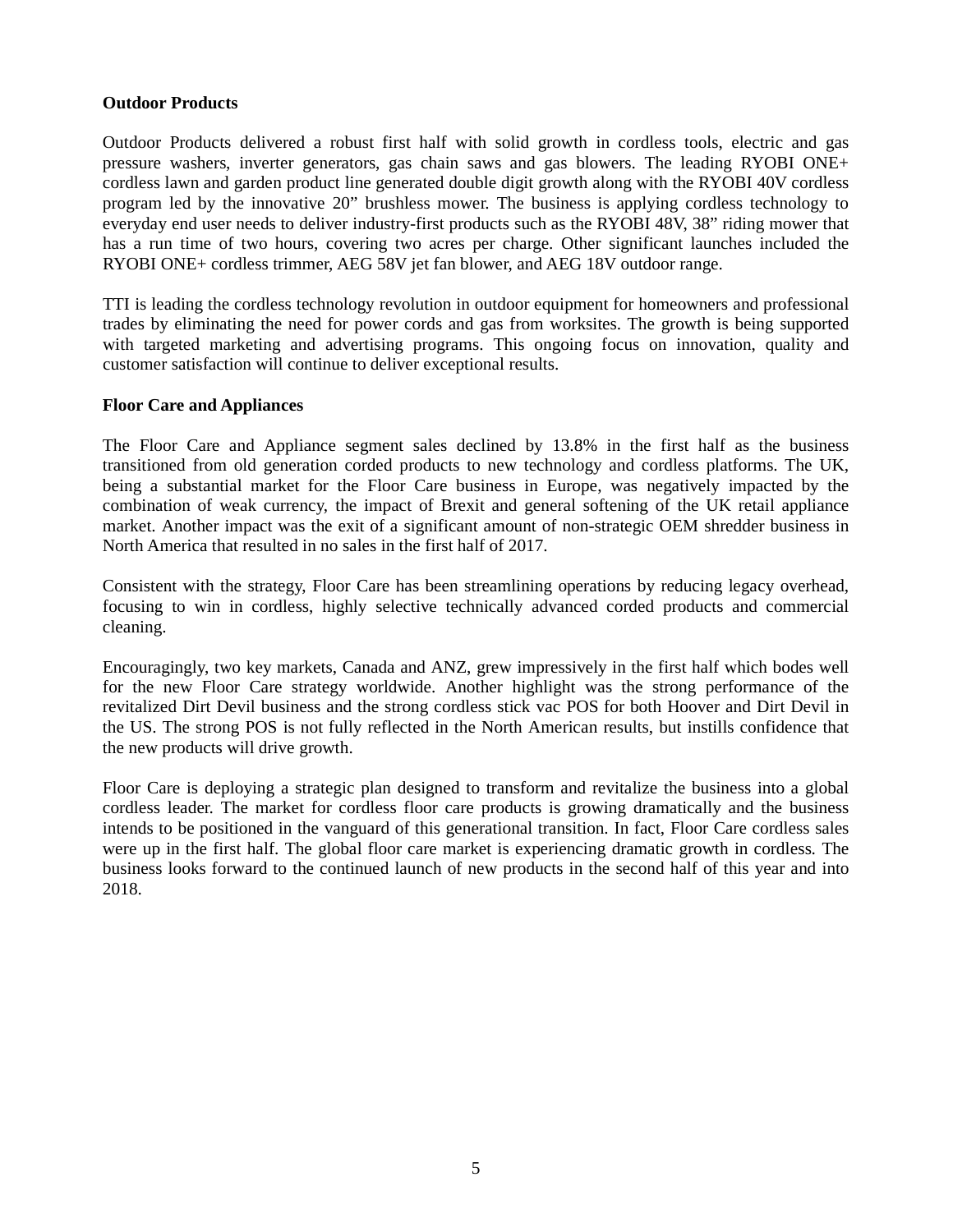# **OUTLOOK**

After delivering another record first half performance, TTI enters the second half with continued strong momentum. The MILWAUKEE industrial business is gaining penetration into core end user groups through the constant flow of innovative technologies in FUEL, M12 and M18 cordless systems, accessories, and hand tools. The Consumer and Professional Tools and Outdoor Products businesses are expanding user demand under the highly-respected RYOBI and AEG brands through leading cordless platforms like the RYOBI ONE+ system. The Floor Care business, with its strong brand portfolio, is seeing encouraging progress with the rollout of the revitalized strategic product plan. TTI's high speed new product development system will continue to deliver product innovations.

The strategy of driving cordless products and relentless geographic expansion is yielding exciting results. TTI has the brands, people, and business processes in place to take it to the next level. The unrelenting focus on the TTI strategic foundation of powerful brands, innovative products, operational excellence, and exceptional people will continue delivering growth and driving profitability in the second half and years to come.

# **RECENT DEVELOPMENTS**

No important events affecting the Group have occurred since June 30, 2017 that are material or otherwise require disclosure or commentary.

# **FINANCIAL REVIEW**

# **Financial Results**

Reported revenue for the period grew by 7.3% as compared to the same period last year, amounting to US\$2,882 million, with negative currency headwind. Excluding the negative currency effect, revenue increased by 8.1% as compared to the same period last year. Profit attributable to Owners of the Company amounted to US\$204 million as compared to US\$177 million reported last year, an increase of 15.5%. Basic earnings per share was at US11.17 cents (2016: US9.69 cents).

EBITDA amounted to US\$333 million, an increase of 13.7% as compared to the US\$293 million reported in the same period last year.

EBIT amounted to US\$233 million, an increase of 15.4% as compared to the US\$201 million reported in the same period last year.

# **Result Analysis**

# *Gross Margin*

Gross margin improved to 36.6% as compared to 36.1% in the same period last year. The margin improvement was the result of new product introduction, product mix, category expansion, improvements in operational efficiency and supply chain productivity.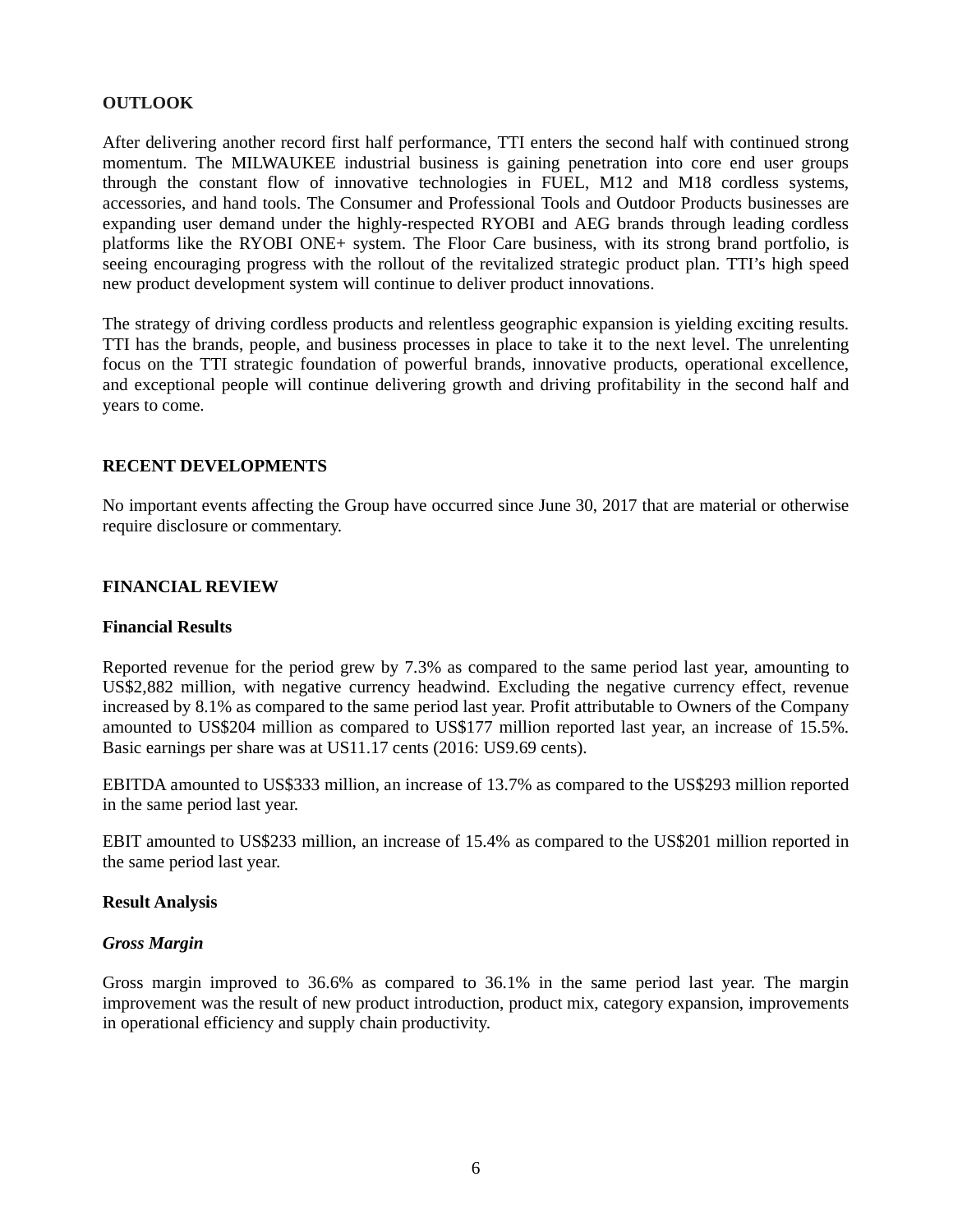# *Operating Expenses*

Total operating expenses for the period amounted to US\$826 million as compared to US\$770 million reported for the same period last year, representing 28.7% of revenue (2016: 28.7%). The increase was mainly due to the strategic spend on advertising and promotion on new products.

Investment in product design and development amounted to US\$77 million (2016: US\$71 million), representing 2.7% of revenue (2016: 2.6%), reflecting our continuous strive for innovation. We will continue to invest in breakthrough technology and deliver broad based end-user products and categories as these are most critical not only to maintain sales growth momentum but also margin expansions.

Net interest expenses for the period amounted to US\$9.1 million as compared to US\$8.0 million reported for the same period last year, representing 0.3% of revenue (2016: 0.3%). Interest cover, expressed as a multiple of EBITDA to total interest was at 26.6 times (2016: 24.5 times).

Effective tax rate for the period was maintained at 8.5% as compared to the same period last year. The Group will continue to leverage its global operations to further improve overall tax efficiencies.

# **Liquidity and Financial Resources**

#### *Shareholders' Funds*

Total shareholders' funds amounted to US\$2.5 billion, an increase of 5.5% as compared to December 31, 2016. Book value per share was US\$1.38 as compared to US\$1.31 at December 31, 2016, an increase of 5.3%.

# *Financial Position*

The Group continued to maintain a strong financial position. As at June 30, 2017, the Group's cash and cash equivalents amounted to US\$816 million (US\$803 million at December 31, 2016) after the payment of US\$70.8 million dividend during the period (US\$54.9 million in first half 2016), of which 50.0%, 23.4%, 13.7%, and 12.9% were denominated in US\$, RMB, EUR and other currencies respectively.

The Group's net gearing, expressed as a percentage of total net borrowings (excluding bank advance from factored trade receivables which are without recourse in nature) to equity attributable to Owners of the Company, improved to 8.8% as compared to 16.0% as at June 30, 2016. The gearing improvement is the result of very disciplined and focused management over working capital and healthy cash flow generation. The Group remains confident that gearing will remains low going forward.

# *Bank Borrowings*

Long term borrowing accounted for 52.1% of total debts (52.8% at December 31, 2016).

The Group's major borrowings continued to be in US\$ and HK\$. Borrowings are predominantly LIBOR or Hong Kong best lending rates based. There is a natural hedge mechanism in place as the Group's major revenues are in US Dollars and currency exposure therefore is low. Currency, interest rate exposure, and cash management functions are all being closely monitored and managed by the Group's treasury team.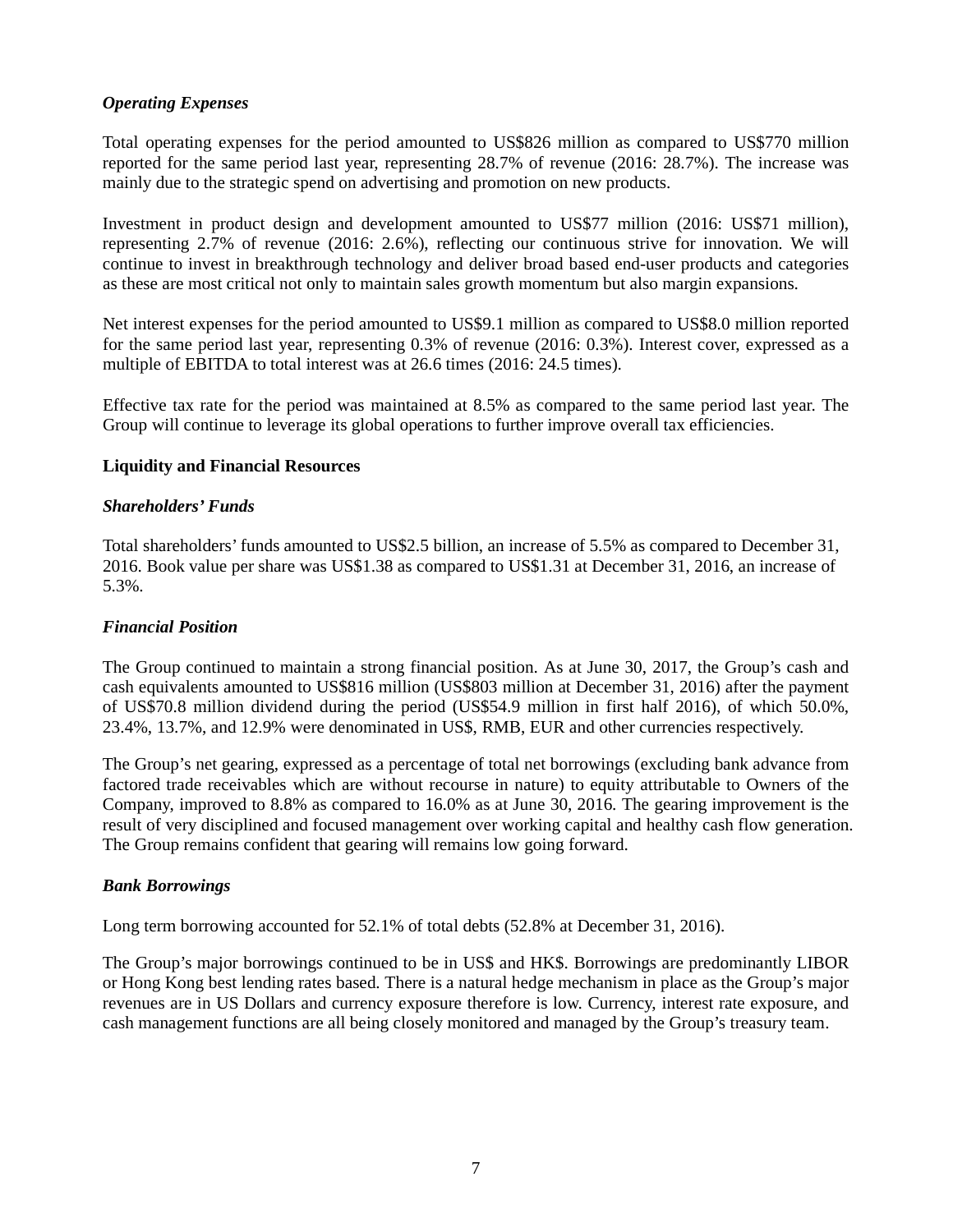# *Working Capital*

Total inventory was at US\$1,415 million as compared to US\$1,341 million as at June 30, 2016. The number of days inventory was at 88 days as compared to 91 days for same period last year. Inventory at the end of the first half of the year is normally higher in preparation for the peak shipment period in the second half of the year and to maintain the high service quality level to customers having taken into consideration of our sales momentum. The Group will continue to focus on managing the inventory level and improve inventory turns.

Trade receivables turnover days were at 69 days as compared to 64 days as at June 30, 2016. Excluding the gross up of the receivables factored which is without recourse in nature, receivables turnover days was at 65 days as compared to 60 days as at June 30, 2016. The increase in days were mainly because of the timing of the shipments and is not related to the quality of the receivables. The Group is comfortable with the quality of the receivables and will continue to exercise due care in managing credit exposure.

Trade payables days increased to 87 days as compared to 86 days as at June 30, 2016.

Working capital as a percentage of sales was at 19.1% as compared to 18.8% for the same period of last year.

# *Capital Expenditures*

Total capital expenditures for the period amounted to US\$72 million (2016: US\$81 million).

# *Capital Commitments and Contingent Liabilities*

As at June 30, 2017, total capital commitments for the acquisition of property, plant and equipment contracted for but not provided amounted to US\$28 million (2016: US\$37 million), and there were no material contingent liabilities or off balance sheet obligations.

# *Charges*

None of the Group's assets are charged or subject to encumbrance.

# **HUMAN RESOURCES**

The Group employed a total of 21,857 employees (21,288 employees as at June 30, 2016) in Hong Kong and overseas. Total staff cost for the period under review amounted to US\$465 million as compared to US\$408 million in the same period last year.

The Group regards human capital as vital for the Group's continuous growth and profitability and remains committed to improve the quality, competence and skills of all employees. It provides job related training and leadership development programs throughout the organization. The Group continues to offer competitive remuneration packages, discretionary share options, share awards and bonuses to eligible staff, based on the performance of the Group and the individual employee.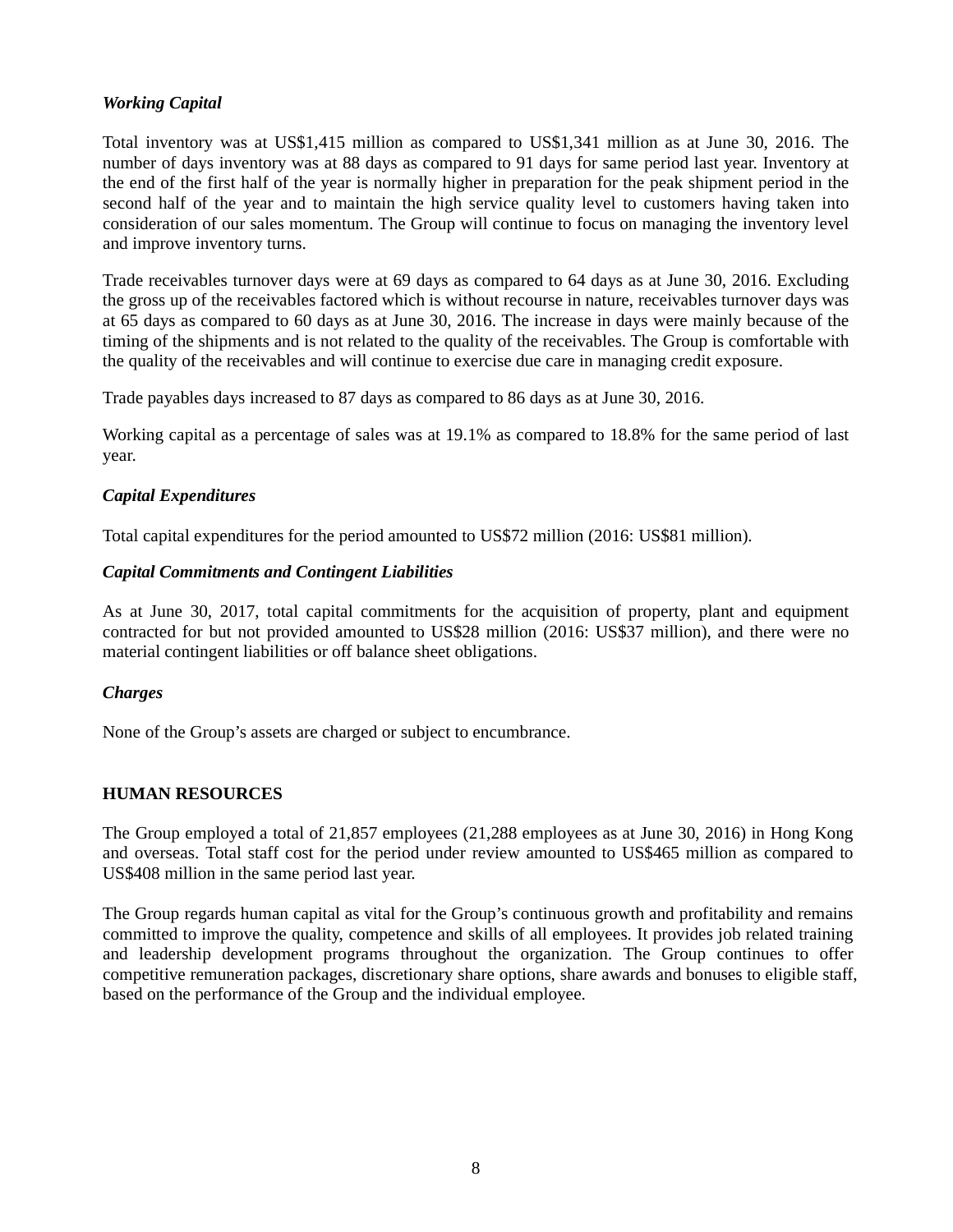# **COMPLIANCE WITH THE CORPORATE GOVERNANCE CODE OF THE LISTING RULES**

The Company has complied with all the code provisions of the Corporate Governance Code set out in Appendix 14 of the Rules Governing the Listing of Securities on the Stock Exchange of Hong Kong Limited (the "Listing Rules") (the "Corporate Governance Code") throughout the six-month period ended June 30, 2017, save that none of the Directors are appointed for a specific term since they are subject to retirement by rotation and re-election in accordance with the Articles of Association of the Company. Under Article 107(A) of the Articles of Association of the Company, one-third of the Board must retire by rotation at each annual general meeting of the Company, and if eligible, offer themselves for re-election.

The Company has also voluntarily complied with a number of recommended best practices set out in the Corporate Governance Code, aimed at further enhancement of the Company's corporate governance standard as well as promotion of the best interests of the Company and its shareholders as a whole.

# **COMPLIANCE WITH THE MODEL CODE OF THE LISTING RULES**

The Board has adopted the provisions of the Model Code for Securities Transactions by Directors of Listed Issuers set out in Appendix 10 of the Listing Rules (the "Model Code"). Specific enquiries have been made with all Directors who have confirmed that they have fully complied with the required standards as set out in the Model Code during the six-month period ended June 30, 2017.

Another code of conduct on terms no less onerous than the Model Code that applies to securities transactions of all relevant employees who may be in possession of unpublished price sensitive information in relation to the Company (the "Code for Securities Transactions by Relevant Employees") has also been adopted. No incident of non-compliance was noted by the Company during the period.

Both the Model Code and the Code for Securities Transactions by Relevant Employees have been published on the Company's website (www.ttigroup.com).

# **REVIEW OF ACCOUNTS**

The Audit Committee has reviewed with the Company's independent auditor, Deloitte Touche Tohmatsu, and the senior management of the Group the unaudited financial statements of the Company for the sixmonth period ended June 30, 2017, the accounting principles and practices adopted by the Group and the internal controls and financial reporting matters. The Board acknowledges its responsibility for the preparation of the accounts of the Group.

# **PURCHASE, SALES OR REDEMPTION OF SECURITIES**

A total of 1,500,000 ordinary shares (those bought back by the Company during 2016 at prices ranging from HK\$27.50 to HK\$28.15 per share) were settled and cancelled by the Company during the period. The aggregate amount paid by the Company for such buy-backs cancelled during the period amounting to US\$5,388,000 was charged to the retained earnings.

The shares bought back were cancelled and accordingly the issued share capital of the Company was reduced. The buy-backs of the Company's shares during the period were effected by the Directors pursuant to the mandate granted by shareholders at the previous annual general meeting of the Company, with a view to benefiting shareholders as a whole by enhancing the net asset value per share and earnings per share of the Company. Except as disclosed above, neither the Company nor any of its subsidiaries purchased, redeemed or sold any of the Company's listed securities during the period.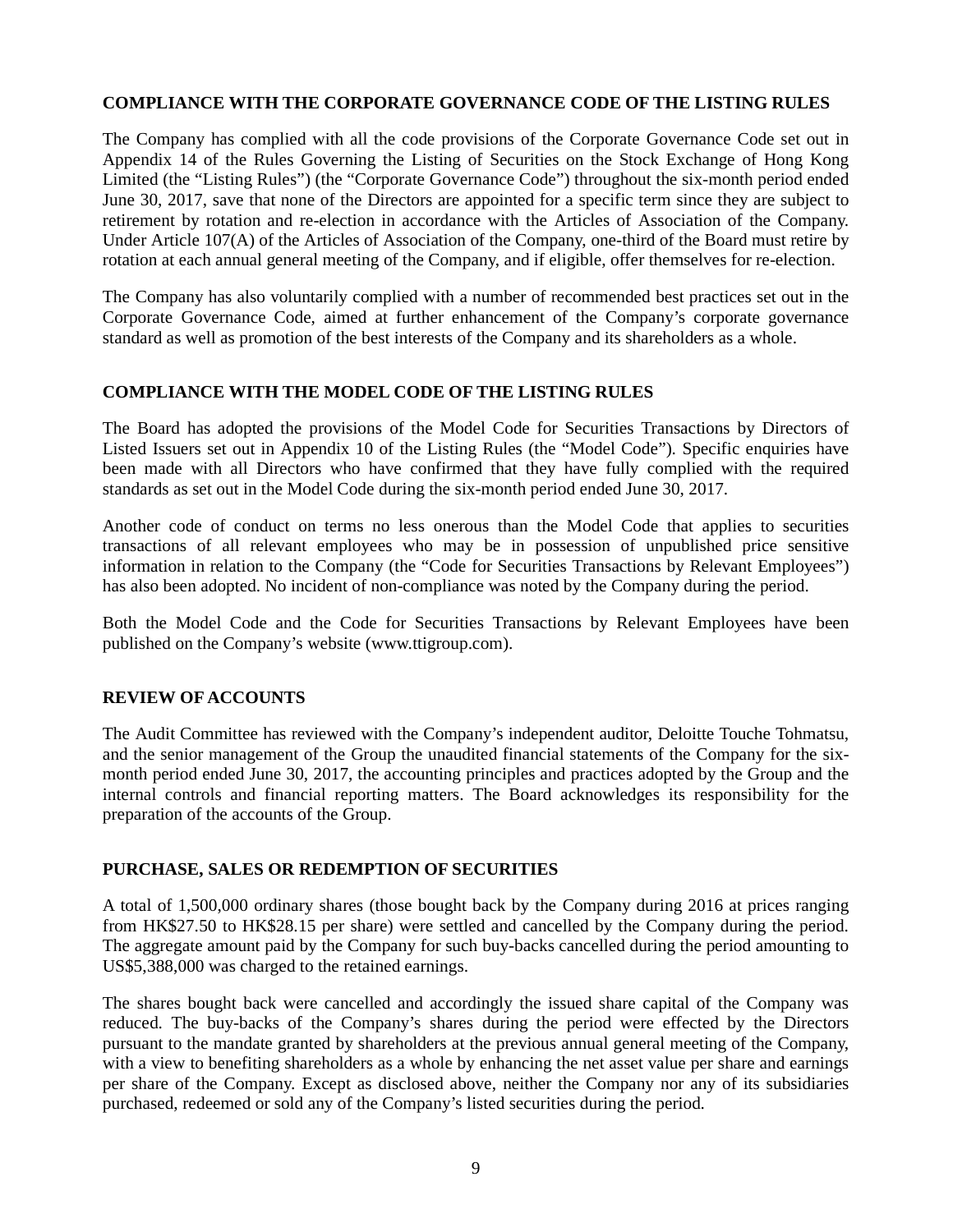# **CLOSURE OF REGISTER OF MEMBERS**

The register of members of the Company will be closed from September 7, 2017 to September 8, 2017, both days inclusive, during which period no transfer of shares will be effected. In order to qualify for the interim dividend, all transfers accompanied by the relevant share certificates must be lodged with the Company's share registrars, Tricor Secretaries Limited, at Level 22, Hopewell Centre, 183 Queen's Road East, Hong Kong for registration not later than 4:00 p.m. on September 6, 2017.

# **PUBLICATION OF INTERIM RESULTS AND INTERIM REPORT**

This results announcement is published on the Company's website (www.ttigroup.com) and the HKExnews website (www.hkexnews.hk) of Hong Kong Exchanges and Clearing Limited. The 2017 Interim Report of the Company containing all the information required by the Listing Rules will be dispatched to the shareholders and available on the above websites in due course.

> By order of the Board **Horst Julius Pudwill**  Chairman

Hong Kong, August 16, 2017

*As at the date of this announcement, the Board comprises five group Executive Directors, namely Mr Horst Julius Pudwill (Chairman), Mr Stephan Horst Pudwill (Vice Chairman), Mr Joseph Galli Jr. (Chief Executive Officer), Mr Patrick Kin Wah Chan and Mr Frank Chi Chung Chan, two Non-executive Directors, namely Prof Roy Chi Ping Chung GBS JP and Mr Camille Jojo and five Independent Non-executive Directors, namely Mr Christopher Patrick Langley OBE, Mr Manfred Kuhlmann, Mr Peter David Sullivan, Mr Vincent Ting Kau Cheung and Mr Johannes-Gerhard Hesse.*

*This results announcement is published on the website of the Company (www.ttigroup.com) and the HKExnews (www.hkexnews.hk).* 

*All Trademarks and Trade names listed other than AEG, BLUETOOTH and RYOBI are owned by the Group.* 

*AEG is a registered trademark of AB Electrolux (publ.), and is used under license.* 

*The BLUETOOTH word mark and logos are registered trademarks owned by Bluetooth SIG, Inc. and any use of such marks by the Group is under license.* 

*RYOBI is a registered trademark of Ryobi Limited, and is used under license.*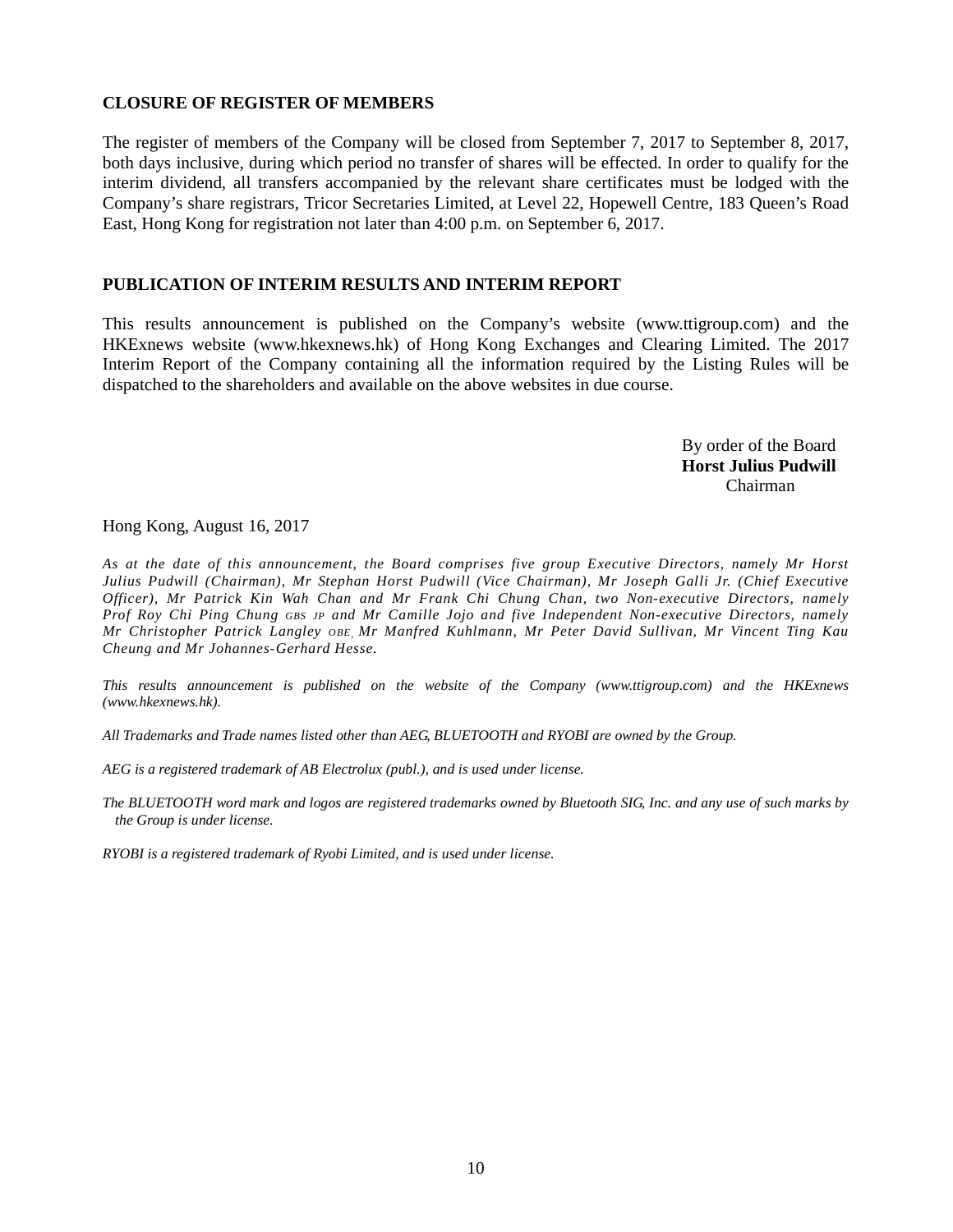# **RESULTS SUMMARY**

# **CONDENSED CONSOLIDATED STATEMENT OF PROFIT OR LOSS AND OTHER COMPREHENSIVE INCOME (UNAUDITED)**

For the six-month period ended June 30, 2017

| <b>US\$'000</b><br><b>US\$'000</b><br><b>Notes</b><br>(Unaudited)<br>(Unaudited)<br>3<br>Revenue<br>2,881,620<br>2,685,662<br>(1,716,909)<br>Cost of sales<br>(1,825,797)<br>968,753<br>Gross profit<br>1,055,823<br>Other income<br>2,151<br>2,271<br>4,095<br>Interest income<br>3,561<br>Selling, distribution and advertising expenses<br>(399, 396)<br>(430, 307)<br>Administrative expenses<br>(299, 112)<br>(318, 131)<br>(71, 041)<br>Research and development costs<br>(77, 181)<br>(12,094)<br>Finance costs<br>(12, 653)<br>Profit before taxation<br>223,383<br>193,356<br>Taxation charge<br>4<br>(18,988)<br>(16, 428)<br>5<br>Profit for the period<br>204,395<br>176,928<br>Other comprehensive income (loss):<br>Item that will not be reclassified subsequently to profit or loss, net of related income tax:<br>Remeasurement of defined benefit obligations<br>(193)<br>(107)<br>Items that may be reclassified subsequently to profit or loss:<br>Fair value (loss) gain on foreign currency forward contracts in hedge accounting<br>(30,082)<br>2,151<br>Exchange differences on translation of foreign operations<br>(50,051)<br>31,997<br>Other comprehensive income (loss) for the period<br>1,722<br>(48,007)<br>Total comprehensive income for the period<br>206,117<br>128,921<br>Profit for the period attributable to:<br>Owners of the Company<br>204,433<br>177,033<br>Non-controlling interests<br>(38)<br>(105)<br>204,395<br>176,928<br>Total comprehensive income attributable to:<br>Owners of the Company<br>206,155<br>129,026<br>Non-controlling interests<br>(105)<br>(38)<br>206,117<br>128,921<br>Earnings per share (US cents)<br>7<br><b>Basic</b><br>11.17<br>9.69<br>11.14<br>Diluted<br>9.65 |  | 2017 | 2016 |
|-----------------------------------------------------------------------------------------------------------------------------------------------------------------------------------------------------------------------------------------------------------------------------------------------------------------------------------------------------------------------------------------------------------------------------------------------------------------------------------------------------------------------------------------------------------------------------------------------------------------------------------------------------------------------------------------------------------------------------------------------------------------------------------------------------------------------------------------------------------------------------------------------------------------------------------------------------------------------------------------------------------------------------------------------------------------------------------------------------------------------------------------------------------------------------------------------------------------------------------------------------------------------------------------------------------------------------------------------------------------------------------------------------------------------------------------------------------------------------------------------------------------------------------------------------------------------------------------------------------------------------------------------------------------------------------------------------------------------------------------------|--|------|------|
|                                                                                                                                                                                                                                                                                                                                                                                                                                                                                                                                                                                                                                                                                                                                                                                                                                                                                                                                                                                                                                                                                                                                                                                                                                                                                                                                                                                                                                                                                                                                                                                                                                                                                                                                               |  |      |      |
|                                                                                                                                                                                                                                                                                                                                                                                                                                                                                                                                                                                                                                                                                                                                                                                                                                                                                                                                                                                                                                                                                                                                                                                                                                                                                                                                                                                                                                                                                                                                                                                                                                                                                                                                               |  |      |      |
|                                                                                                                                                                                                                                                                                                                                                                                                                                                                                                                                                                                                                                                                                                                                                                                                                                                                                                                                                                                                                                                                                                                                                                                                                                                                                                                                                                                                                                                                                                                                                                                                                                                                                                                                               |  |      |      |
|                                                                                                                                                                                                                                                                                                                                                                                                                                                                                                                                                                                                                                                                                                                                                                                                                                                                                                                                                                                                                                                                                                                                                                                                                                                                                                                                                                                                                                                                                                                                                                                                                                                                                                                                               |  |      |      |
|                                                                                                                                                                                                                                                                                                                                                                                                                                                                                                                                                                                                                                                                                                                                                                                                                                                                                                                                                                                                                                                                                                                                                                                                                                                                                                                                                                                                                                                                                                                                                                                                                                                                                                                                               |  |      |      |
|                                                                                                                                                                                                                                                                                                                                                                                                                                                                                                                                                                                                                                                                                                                                                                                                                                                                                                                                                                                                                                                                                                                                                                                                                                                                                                                                                                                                                                                                                                                                                                                                                                                                                                                                               |  |      |      |
|                                                                                                                                                                                                                                                                                                                                                                                                                                                                                                                                                                                                                                                                                                                                                                                                                                                                                                                                                                                                                                                                                                                                                                                                                                                                                                                                                                                                                                                                                                                                                                                                                                                                                                                                               |  |      |      |
|                                                                                                                                                                                                                                                                                                                                                                                                                                                                                                                                                                                                                                                                                                                                                                                                                                                                                                                                                                                                                                                                                                                                                                                                                                                                                                                                                                                                                                                                                                                                                                                                                                                                                                                                               |  |      |      |
|                                                                                                                                                                                                                                                                                                                                                                                                                                                                                                                                                                                                                                                                                                                                                                                                                                                                                                                                                                                                                                                                                                                                                                                                                                                                                                                                                                                                                                                                                                                                                                                                                                                                                                                                               |  |      |      |
|                                                                                                                                                                                                                                                                                                                                                                                                                                                                                                                                                                                                                                                                                                                                                                                                                                                                                                                                                                                                                                                                                                                                                                                                                                                                                                                                                                                                                                                                                                                                                                                                                                                                                                                                               |  |      |      |
|                                                                                                                                                                                                                                                                                                                                                                                                                                                                                                                                                                                                                                                                                                                                                                                                                                                                                                                                                                                                                                                                                                                                                                                                                                                                                                                                                                                                                                                                                                                                                                                                                                                                                                                                               |  |      |      |
|                                                                                                                                                                                                                                                                                                                                                                                                                                                                                                                                                                                                                                                                                                                                                                                                                                                                                                                                                                                                                                                                                                                                                                                                                                                                                                                                                                                                                                                                                                                                                                                                                                                                                                                                               |  |      |      |
|                                                                                                                                                                                                                                                                                                                                                                                                                                                                                                                                                                                                                                                                                                                                                                                                                                                                                                                                                                                                                                                                                                                                                                                                                                                                                                                                                                                                                                                                                                                                                                                                                                                                                                                                               |  |      |      |
|                                                                                                                                                                                                                                                                                                                                                                                                                                                                                                                                                                                                                                                                                                                                                                                                                                                                                                                                                                                                                                                                                                                                                                                                                                                                                                                                                                                                                                                                                                                                                                                                                                                                                                                                               |  |      |      |
|                                                                                                                                                                                                                                                                                                                                                                                                                                                                                                                                                                                                                                                                                                                                                                                                                                                                                                                                                                                                                                                                                                                                                                                                                                                                                                                                                                                                                                                                                                                                                                                                                                                                                                                                               |  |      |      |
|                                                                                                                                                                                                                                                                                                                                                                                                                                                                                                                                                                                                                                                                                                                                                                                                                                                                                                                                                                                                                                                                                                                                                                                                                                                                                                                                                                                                                                                                                                                                                                                                                                                                                                                                               |  |      |      |
|                                                                                                                                                                                                                                                                                                                                                                                                                                                                                                                                                                                                                                                                                                                                                                                                                                                                                                                                                                                                                                                                                                                                                                                                                                                                                                                                                                                                                                                                                                                                                                                                                                                                                                                                               |  |      |      |
|                                                                                                                                                                                                                                                                                                                                                                                                                                                                                                                                                                                                                                                                                                                                                                                                                                                                                                                                                                                                                                                                                                                                                                                                                                                                                                                                                                                                                                                                                                                                                                                                                                                                                                                                               |  |      |      |
|                                                                                                                                                                                                                                                                                                                                                                                                                                                                                                                                                                                                                                                                                                                                                                                                                                                                                                                                                                                                                                                                                                                                                                                                                                                                                                                                                                                                                                                                                                                                                                                                                                                                                                                                               |  |      |      |
|                                                                                                                                                                                                                                                                                                                                                                                                                                                                                                                                                                                                                                                                                                                                                                                                                                                                                                                                                                                                                                                                                                                                                                                                                                                                                                                                                                                                                                                                                                                                                                                                                                                                                                                                               |  |      |      |
|                                                                                                                                                                                                                                                                                                                                                                                                                                                                                                                                                                                                                                                                                                                                                                                                                                                                                                                                                                                                                                                                                                                                                                                                                                                                                                                                                                                                                                                                                                                                                                                                                                                                                                                                               |  |      |      |
|                                                                                                                                                                                                                                                                                                                                                                                                                                                                                                                                                                                                                                                                                                                                                                                                                                                                                                                                                                                                                                                                                                                                                                                                                                                                                                                                                                                                                                                                                                                                                                                                                                                                                                                                               |  |      |      |
|                                                                                                                                                                                                                                                                                                                                                                                                                                                                                                                                                                                                                                                                                                                                                                                                                                                                                                                                                                                                                                                                                                                                                                                                                                                                                                                                                                                                                                                                                                                                                                                                                                                                                                                                               |  |      |      |
|                                                                                                                                                                                                                                                                                                                                                                                                                                                                                                                                                                                                                                                                                                                                                                                                                                                                                                                                                                                                                                                                                                                                                                                                                                                                                                                                                                                                                                                                                                                                                                                                                                                                                                                                               |  |      |      |
|                                                                                                                                                                                                                                                                                                                                                                                                                                                                                                                                                                                                                                                                                                                                                                                                                                                                                                                                                                                                                                                                                                                                                                                                                                                                                                                                                                                                                                                                                                                                                                                                                                                                                                                                               |  |      |      |
|                                                                                                                                                                                                                                                                                                                                                                                                                                                                                                                                                                                                                                                                                                                                                                                                                                                                                                                                                                                                                                                                                                                                                                                                                                                                                                                                                                                                                                                                                                                                                                                                                                                                                                                                               |  |      |      |
|                                                                                                                                                                                                                                                                                                                                                                                                                                                                                                                                                                                                                                                                                                                                                                                                                                                                                                                                                                                                                                                                                                                                                                                                                                                                                                                                                                                                                                                                                                                                                                                                                                                                                                                                               |  |      |      |
|                                                                                                                                                                                                                                                                                                                                                                                                                                                                                                                                                                                                                                                                                                                                                                                                                                                                                                                                                                                                                                                                                                                                                                                                                                                                                                                                                                                                                                                                                                                                                                                                                                                                                                                                               |  |      |      |
|                                                                                                                                                                                                                                                                                                                                                                                                                                                                                                                                                                                                                                                                                                                                                                                                                                                                                                                                                                                                                                                                                                                                                                                                                                                                                                                                                                                                                                                                                                                                                                                                                                                                                                                                               |  |      |      |
|                                                                                                                                                                                                                                                                                                                                                                                                                                                                                                                                                                                                                                                                                                                                                                                                                                                                                                                                                                                                                                                                                                                                                                                                                                                                                                                                                                                                                                                                                                                                                                                                                                                                                                                                               |  |      |      |
|                                                                                                                                                                                                                                                                                                                                                                                                                                                                                                                                                                                                                                                                                                                                                                                                                                                                                                                                                                                                                                                                                                                                                                                                                                                                                                                                                                                                                                                                                                                                                                                                                                                                                                                                               |  |      |      |
|                                                                                                                                                                                                                                                                                                                                                                                                                                                                                                                                                                                                                                                                                                                                                                                                                                                                                                                                                                                                                                                                                                                                                                                                                                                                                                                                                                                                                                                                                                                                                                                                                                                                                                                                               |  |      |      |
|                                                                                                                                                                                                                                                                                                                                                                                                                                                                                                                                                                                                                                                                                                                                                                                                                                                                                                                                                                                                                                                                                                                                                                                                                                                                                                                                                                                                                                                                                                                                                                                                                                                                                                                                               |  |      |      |
|                                                                                                                                                                                                                                                                                                                                                                                                                                                                                                                                                                                                                                                                                                                                                                                                                                                                                                                                                                                                                                                                                                                                                                                                                                                                                                                                                                                                                                                                                                                                                                                                                                                                                                                                               |  |      |      |
|                                                                                                                                                                                                                                                                                                                                                                                                                                                                                                                                                                                                                                                                                                                                                                                                                                                                                                                                                                                                                                                                                                                                                                                                                                                                                                                                                                                                                                                                                                                                                                                                                                                                                                                                               |  |      |      |
|                                                                                                                                                                                                                                                                                                                                                                                                                                                                                                                                                                                                                                                                                                                                                                                                                                                                                                                                                                                                                                                                                                                                                                                                                                                                                                                                                                                                                                                                                                                                                                                                                                                                                                                                               |  |      |      |
|                                                                                                                                                                                                                                                                                                                                                                                                                                                                                                                                                                                                                                                                                                                                                                                                                                                                                                                                                                                                                                                                                                                                                                                                                                                                                                                                                                                                                                                                                                                                                                                                                                                                                                                                               |  |      |      |
|                                                                                                                                                                                                                                                                                                                                                                                                                                                                                                                                                                                                                                                                                                                                                                                                                                                                                                                                                                                                                                                                                                                                                                                                                                                                                                                                                                                                                                                                                                                                                                                                                                                                                                                                               |  |      |      |
|                                                                                                                                                                                                                                                                                                                                                                                                                                                                                                                                                                                                                                                                                                                                                                                                                                                                                                                                                                                                                                                                                                                                                                                                                                                                                                                                                                                                                                                                                                                                                                                                                                                                                                                                               |  |      |      |
|                                                                                                                                                                                                                                                                                                                                                                                                                                                                                                                                                                                                                                                                                                                                                                                                                                                                                                                                                                                                                                                                                                                                                                                                                                                                                                                                                                                                                                                                                                                                                                                                                                                                                                                                               |  |      |      |
|                                                                                                                                                                                                                                                                                                                                                                                                                                                                                                                                                                                                                                                                                                                                                                                                                                                                                                                                                                                                                                                                                                                                                                                                                                                                                                                                                                                                                                                                                                                                                                                                                                                                                                                                               |  |      |      |
|                                                                                                                                                                                                                                                                                                                                                                                                                                                                                                                                                                                                                                                                                                                                                                                                                                                                                                                                                                                                                                                                                                                                                                                                                                                                                                                                                                                                                                                                                                                                                                                                                                                                                                                                               |  |      |      |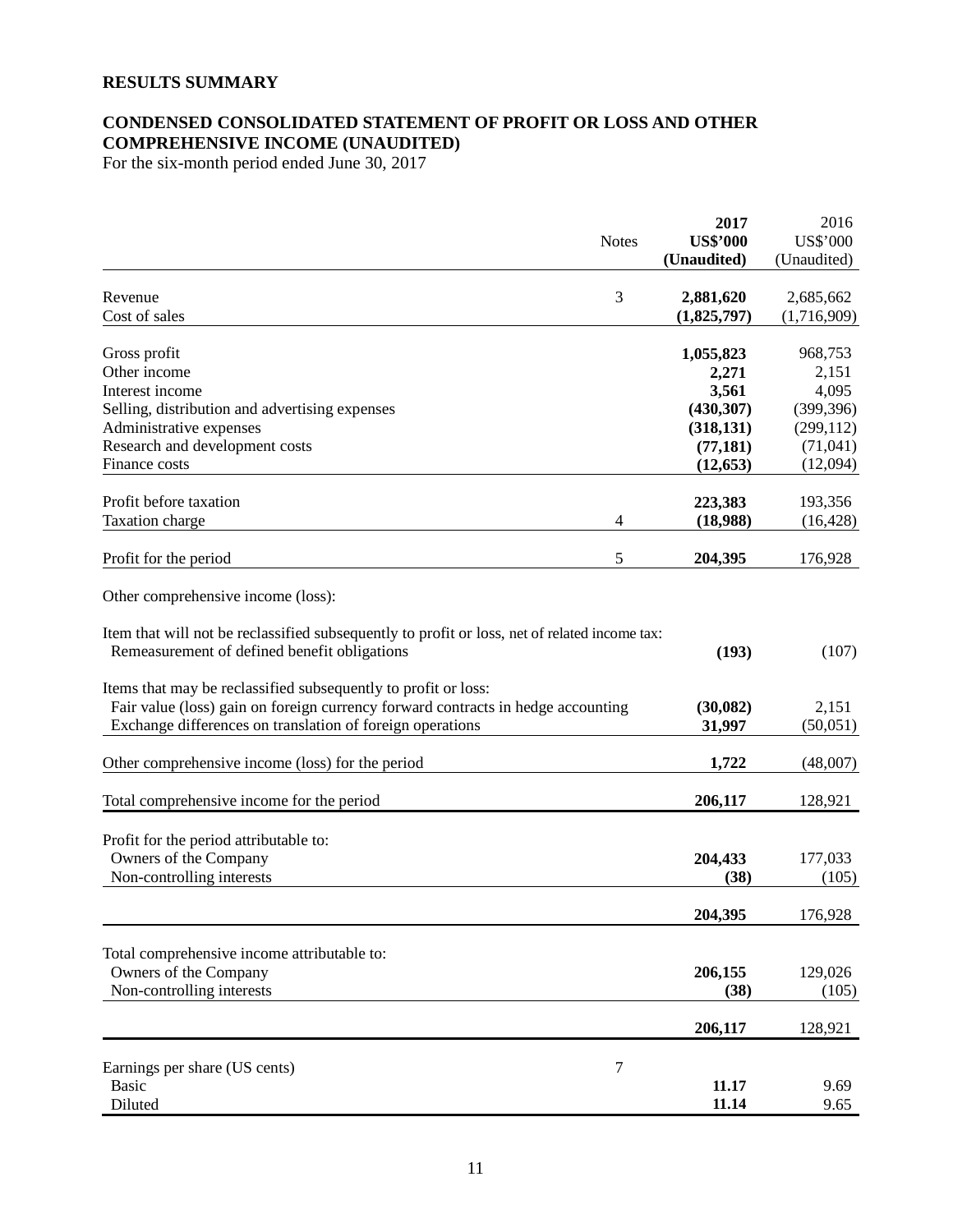# **CONDENSED CONSOLIDATED STATEMENT OF FINANCIAL POSITION (UNAUDITED)**  As at June 30, 2017

|                                                        | <b>Notes</b> | <b>June 30</b>  | December 31     |
|--------------------------------------------------------|--------------|-----------------|-----------------|
|                                                        |              | 2017            | 2016            |
|                                                        |              | <b>US\$'000</b> | <b>US\$'000</b> |
|                                                        |              | (Unaudited)     | (Audited)       |
| <b>ASSETS</b>                                          |              |                 |                 |
| <b>Non-current assets</b>                              |              |                 |                 |
| Property, plant and equipment                          | 8 & 16       | 624,710         | 601,230         |
| Lease prepayments                                      |              | 30,186          | 29,581          |
| Goodwill                                               |              | 554,508         | 553,194         |
| Intangible assets                                      | 8            | 565,527         | 546,636         |
| Interests in associates                                |              | 3,217           | 3,667           |
| Available-for-sale investments                         |              | 756             | 613             |
| Derivative financial instruments                       |              | 9,986           | 9,986           |
| Deferred tax assets                                    |              | 154,235         | 178,191         |
|                                                        |              | 1,943,125       | 1,923,098       |
|                                                        |              |                 |                 |
| <b>Current assets</b>                                  |              |                 |                 |
| Inventories                                            |              | 1,414,682       | 1,296,425       |
| Trade and other receivables                            | 9            | 1,129,410       | 950,882         |
| Deposits and prepayments                               |              | 102,120         | 98,638          |
| Bills receivable                                       | 9            | 5,788           | 11,190          |
| Tax recoverable                                        |              | 8,449           | 11,694          |
| Trade receivables from an associate                    | 10           | 1,470           | 3,540           |
| Derivative financial instruments                       |              | 1,240           | 20,199          |
| Bank balances, deposits and cash                       |              | 818,142         | 804,741         |
|                                                        |              | 3,481,301       | 3,197,309       |
|                                                        |              |                 |                 |
| <b>Current liabilities</b>                             |              |                 |                 |
| Trade and other payables                               | 11           | 1,402,753       | 1,330,807       |
| Bills payable                                          | 11           | 43,722          | 54,137          |
| Warranty provision                                     |              | 84,998          | 80,088          |
| Tax payable                                            |              | 78,813          | 100,164         |
| Derivative financial instruments                       |              | 19,902          | 2,175           |
| Obligations under finance leases – due within one year |              | 3,071           | 2,982           |
| Discounted bills with recourse                         |              | 104,636         | 93,897          |
| Unsecured borrowings – due within one year             | 12           | 447,073         | 403,825         |
| <b>Bank</b> overdrafts                                 |              | 2,205           | 1,656           |
|                                                        |              | 2,187,173       | 2,069,731       |
|                                                        |              |                 |                 |
| Net current assets                                     |              | 1,294,128       | 1,127,578       |
| Total assets less current liabilities                  |              | 3,237,253       | 3,050,676       |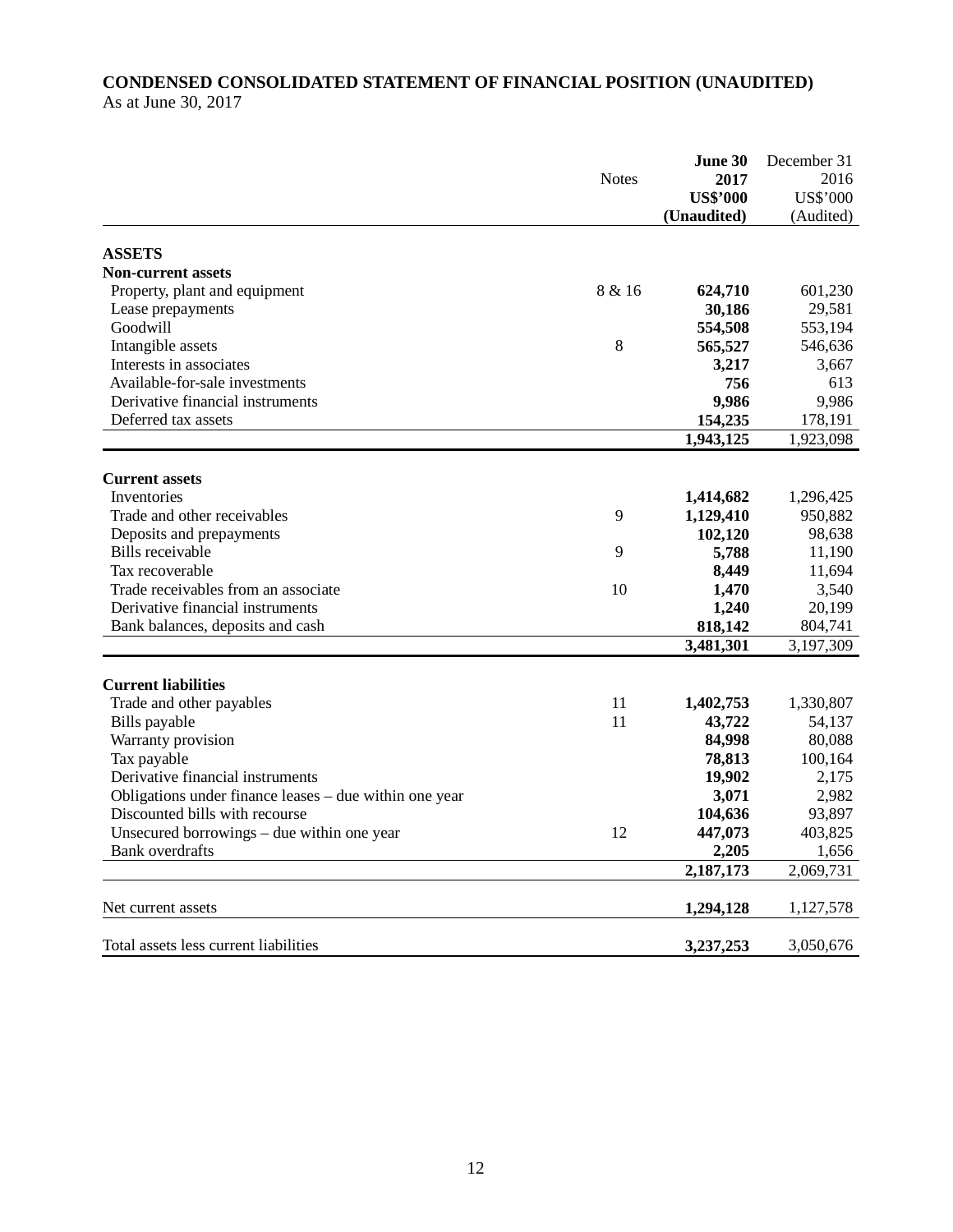# **CONDENSED CONSOLIDATED STATEMENT OF FINANCIAL POSITION (UNAUDITED) - continued**

As at June 30, 2017

|                                                       | <b>Notes</b> | June 30         | December 31 |
|-------------------------------------------------------|--------------|-----------------|-------------|
|                                                       |              | 2017            | 2016        |
|                                                       |              | <b>US\$'000</b> | US\$'000    |
|                                                       |              | (Unaudited)     | (Audited)   |
| <b>CAPITAL AND RESERVES</b>                           |              |                 |             |
| Share capital                                         | 13           | 650,633         | 649,214     |
| Reserves                                              |              | 1,881,934       | 1,750,324   |
| Equity attributable to Owners of the Company          |              | 2,532,567       | 2,399,538   |
| Non-controlling interests                             |              | (644)           | (606)       |
| Total equity                                          |              | 2,531,923       | 2,398,932   |
| <b>NON-CURRENT LIABILITIES</b>                        |              |                 |             |
| Obligations under finance leases – due after one year |              | 9,413           | 10,760      |
| Unsecured borrowings – due after one year             | 12           | 542,453         | 490,452     |
| Retirement benefit obligations                        |              | 111,133         | 108,167     |
| Deferred tax liabilities                              |              | 42,331          | 42,365      |
|                                                       |              | 705,330         | 651,744     |
| Total equity and non-current liabilities              |              | 3,237,253       | 3,050,676   |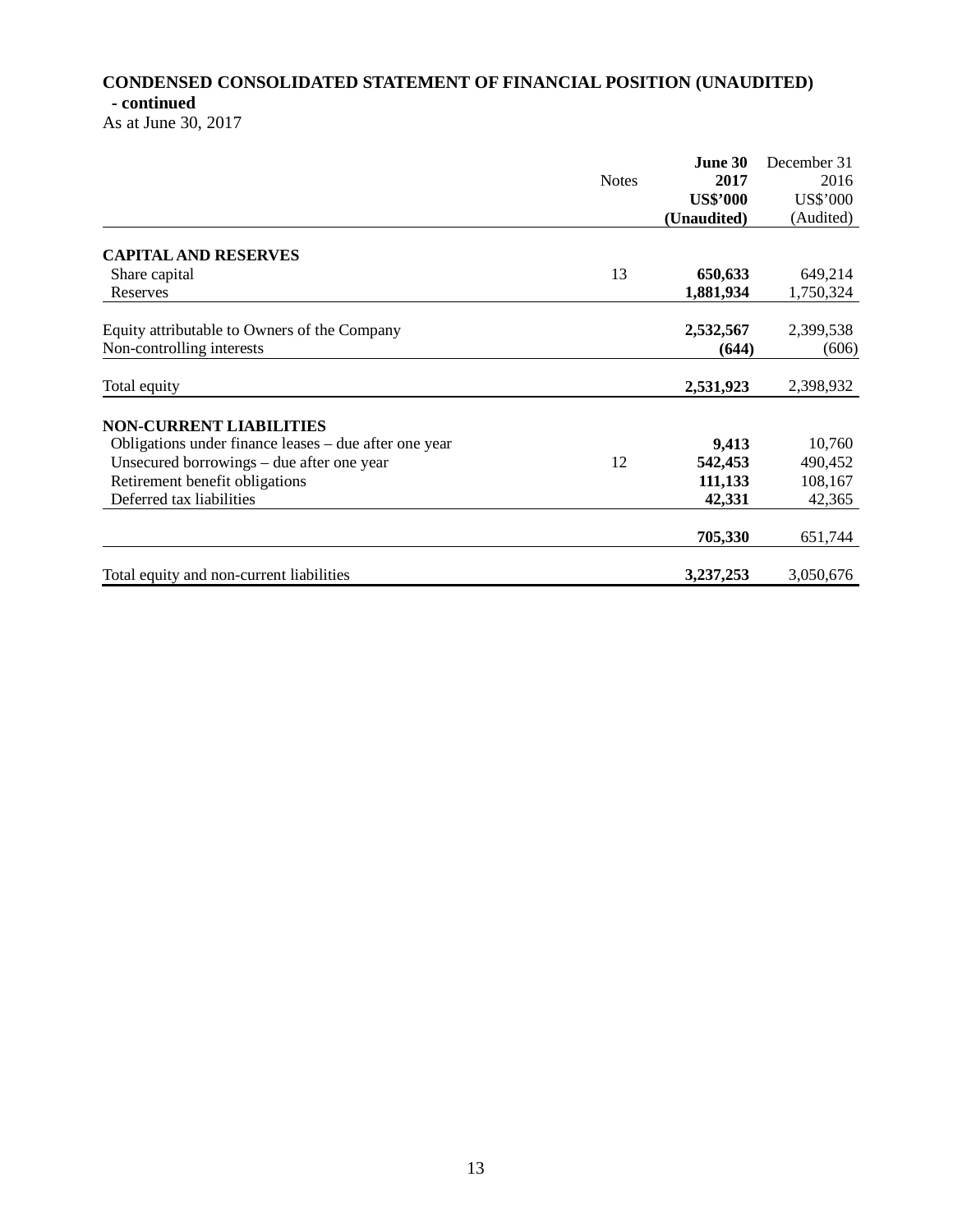### **NOTES TO THE CONDENSED CONSOLIDATED FINANCIAL STATEMENTS (UNAUDITED)**

# **1. Basis of preparation**

The condensed consolidated financial statements have been prepared in accordance with Hong Kong Accounting Standard 34 ("HKAS 34") "Interim Financial Reporting" issued by the Hong Kong Institute of Certified Public Accountants and the applicable disclosure requirements of Appendix 16 to the Rules Governing the Listing of Securities on The Stock Exchange of Hong Kong Limited (the "Stock Exchange").

The financial information relating to the year ended December 31, 2016 that is included in these condensed consolidated financial statements as comparative information does not constitute the Company's statutory annual consolidated financial statements for that year but is derived from those financial statements. Further information relating to these statutory financial statements is as follows:

The Company has delivered the financial statements for the year ended December 31, 2016 to the Registrar of Companies as required by section 662(3) of, and Part 3 of Schedule 6 to, the Hong Kong Companies Ordinance.

The Company's auditor has reported on those financial statements. The auditor's report was unqualified; did not include a reference to any matters to which the auditor drew attention by way of emphasis without qualifying its report, and did not contain a statement under sections 406(2), 407(2) or (3) of the Hong Kong Companies Ordinance.

No significant events and transactions have been noted in the current interim period.

### **2. Significant accounting policies**

The condensed consolidated financial statements have been prepared on the historical cost basis except for certain financial instruments which are measured at fair value.

Except as described below, the accounting policies and method of computations used in the condensed consolidated financial statements for the six-month ended June 30, 2017 are the same as those followed in the preparation of the Group's annual financial statements for the year ended December 31, 2016.

In the current interim period, the Group has applied, for the first time, the following amendments to Hong Kong Financial Reporting Standards ("HKFRSs") issued by the Hong Kong Institute of Certified Public Accountants ("HKICPA") that are relevant for the preparation of the Group's condensed consolidated financial statements:

| Amendments to HKAS 7   | Disclosure Initiative                                    |
|------------------------|----------------------------------------------------------|
| Amendments to HKAS 12  | Recognition of Deferred Tax Assets for Unrealised Losses |
| Amendments to HKFRS 12 | As part of the Annual Improvements to HKFRSs             |
|                        | 2014 - 2016 Cycle                                        |

The application of the above amendments to HKFRSs in the current interim period has had no material effect on the amounts reported in these condensed consolidated financial statements and/or disclosures set out in these condensed consolidated financial statements.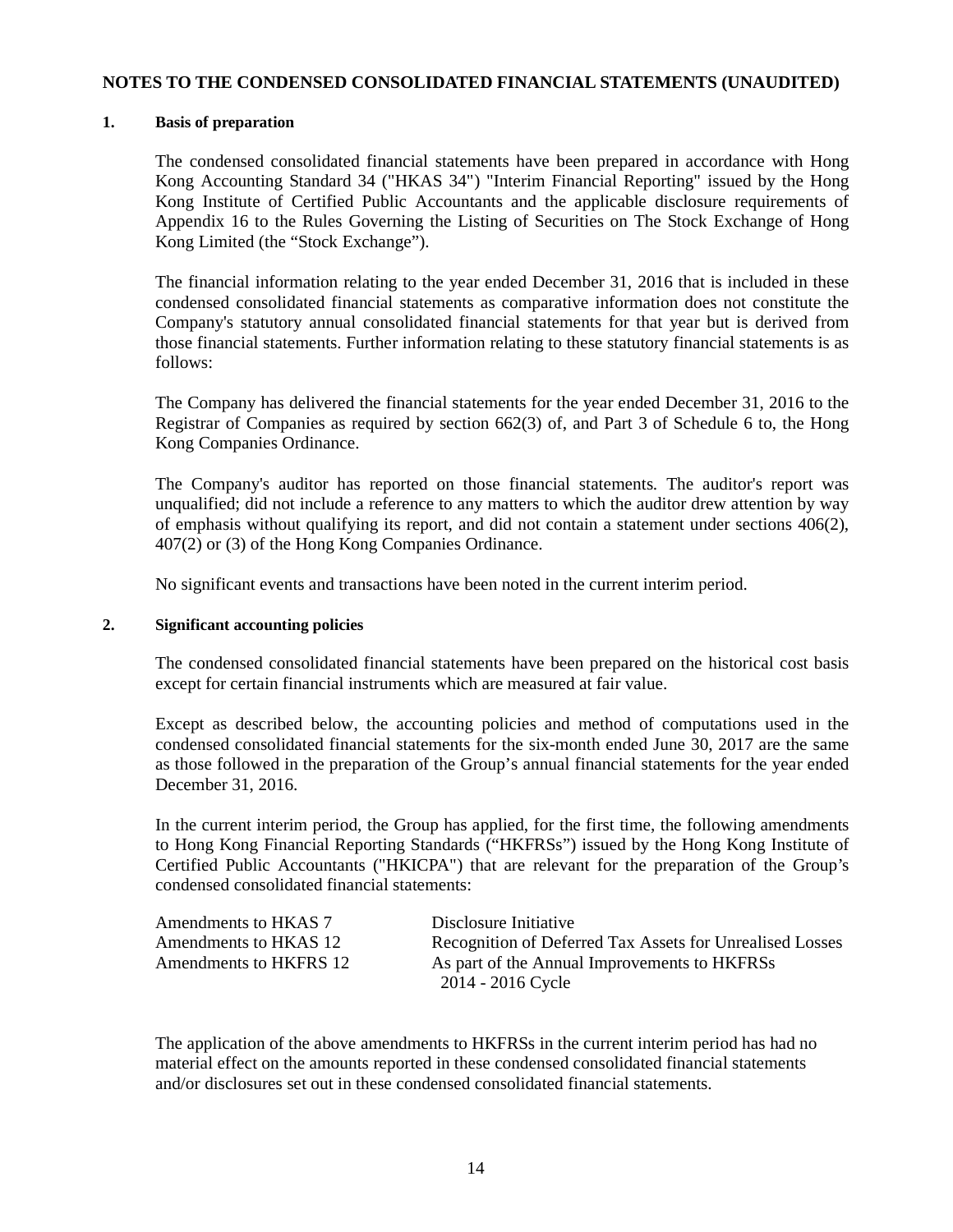#### **3. Segment information**

 The following is an analysis of the Group's revenue and results by reportable and operating segments for the period:

For the period ended June 30, 2017

|                                                          | <b>Power</b><br>Equipment<br><b>US\$'000</b> | <b>Floor Care</b><br>and Appliances<br><b>US\$'000</b> | <b>Eliminations</b><br><b>US\$'000</b> | <b>Consolidated</b><br><b>US\$'000</b> |
|----------------------------------------------------------|----------------------------------------------|--------------------------------------------------------|----------------------------------------|----------------------------------------|
| Segment revenue<br>External sales<br>Inter-segment sales | 2,466,589<br>$\blacksquare$                  | 415,031<br>991                                         | ٠<br>(991)                             | 2,881,620                              |
| Total segment revenue                                    | 2,466,589                                    | 416,022                                                | (991)                                  | 2,881,620                              |

For the period ended June 30, 2016

|                                          | Power<br>Equipment<br>US\$'000 | <b>Floor Care</b><br>and Appliances<br>US\$'000 | Eliminations<br>US\$'000 | Consolidated<br>US\$'000 |
|------------------------------------------|--------------------------------|-------------------------------------------------|--------------------------|--------------------------|
| Segment revenue<br><b>External</b> sales | 2,204,254                      | 481,408                                         |                          | 2,685,662                |
| Inter-segment sales                      |                                | 467                                             | (467)                    |                          |
| Total segment revenue                    | 2,204,254                      | 481.875                                         | (467)                    | 2,685,662                |

Inter-segment sales are charged at prevailing market rates.

|                        | Six-month period ended June 30 |                   |                     |           |            |              |
|------------------------|--------------------------------|-------------------|---------------------|-----------|------------|--------------|
|                        |                                | 2017              |                     |           | 2016       |              |
|                        |                                | <b>Floor</b>      |                     |           | Floor      |              |
|                        | <b>Power</b>                   | Care and          |                     | Power     | Care and   |              |
|                        | Equipment                      | <b>Appliances</b> | <b>Consolidated</b> | Equipment | Appliances | Consolidated |
|                        | <b>US\$'000</b>                | <b>US\$'000</b>   | <b>US\$'000</b>     | US\$'000  | US\$'000   | US\$'000     |
|                        |                                |                   |                     |           |            |              |
| Segment results        | 232,113                        | 362               | 232,475             | 184,860   | 16,495     | 201,355      |
| Interest income        |                                |                   | 3,561               |           |            | 4,095        |
| Finance costs          |                                |                   | (12, 653)           |           |            | (12,094)     |
|                        |                                |                   |                     |           |            |              |
| Profit before taxation |                                |                   | 223,383             |           |            | 193,356      |
| Taxation charge        |                                |                   | (18,988)            |           |            | (16, 428)    |
|                        |                                |                   |                     |           |            |              |
| Profit for the period  |                                |                   | 204,395             |           |            | 176,928      |

Segment results represent the profit earned by each segment without the allocation of interest income and finance costs. This is the measure reported to the executive directors of the Company for the purpose of resources allocation and performance assessment.

No analysis of the Group's assets and liabilities by operating segment is disclosed as they are not regularly provided to the chief operating decision makers for review.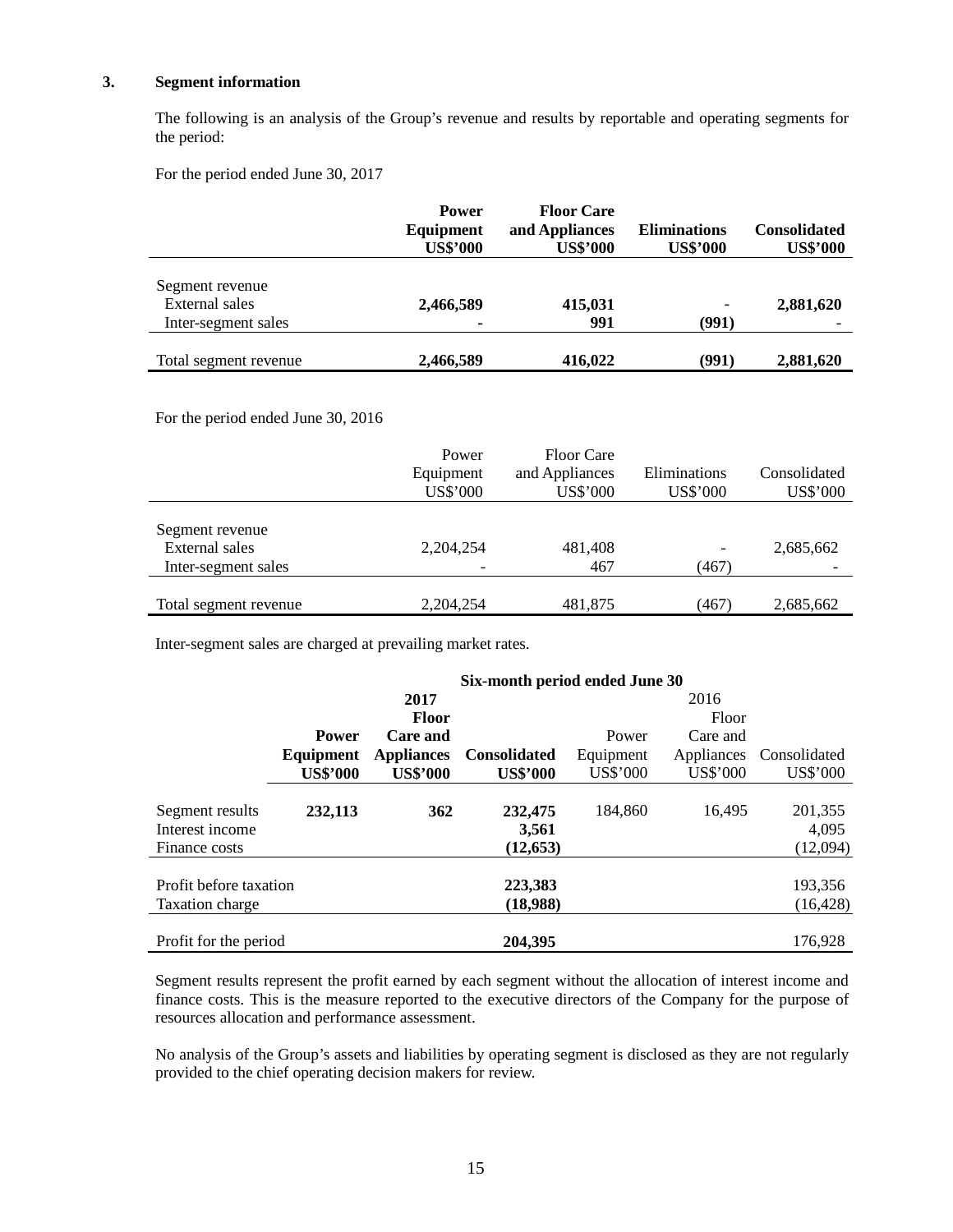#### **4. Taxation charge**

|              |                 | Six-month period ended<br>June 30 |  |  |
|--------------|-----------------|-----------------------------------|--|--|
|              | 2017            | 2016                              |  |  |
|              | <b>US\$'000</b> | US\$'000                          |  |  |
| Current tax: |                 |                                   |  |  |
| Hong Kong    | 2,821           | 2,003                             |  |  |
| Overseas Tax | (8, 561)        | 31,893                            |  |  |
| Deferred Tax | 24,728          | (17, 468)                         |  |  |
|              | 18,988          | 16,428                            |  |  |

Hong Kong Profits Tax is calculated at 16.5% on the estimated assessable profits for both periods.

Taxation arising in other jurisdictions is calculated at the rates prevailing in the relevant jurisdictions.

#### **5. Profit for the period**

|                                                                       | Six-month period ended<br>June 30 |          |
|-----------------------------------------------------------------------|-----------------------------------|----------|
|                                                                       | 2017                              | 2016     |
|                                                                       | <b>US\$'000</b>                   | US\$'000 |
| Profit for the period has been arrived at after charging (crediting): |                                   |          |
| Depreciation of property, plant and equipment                         | 54,933                            | 48,988   |
| Amortisation of lease prepayments                                     | 174                               | 179      |
| Amortisation of intangible assets                                     | 45,298                            | 42,097   |
| Total depreciation and amortisation                                   | 100,405                           | 91,264   |
| Net exchange loss (gain)                                              | 5,285                             | (6,034)  |
| Staff costs                                                           | 464,697                           | 408,095  |
| Fair value loss on held-for-trading investments                       |                                   | 141      |

#### **6. Dividends**

A dividend of HK30.00 cents (approximately US3.86 cents) per share with a total of approximately US\$70,778,000 (2016: HK23.25 cents (approximately US2.99 cents) per share with a total of approximately US\$54,881,000) was paid to shareholders as the final dividend for 2016 on June 23, 2017.

The Directors have determined that an interim dividend of HK27.75 cents (approximately US3.57 cents) per share with a total of approximately US\$65,478,000 (2016: HK20.00 cents (approximately US2.57 cents) per share) shall be paid to the shareholders of the Company whose names appear in the Register of Members on September 8, 2017.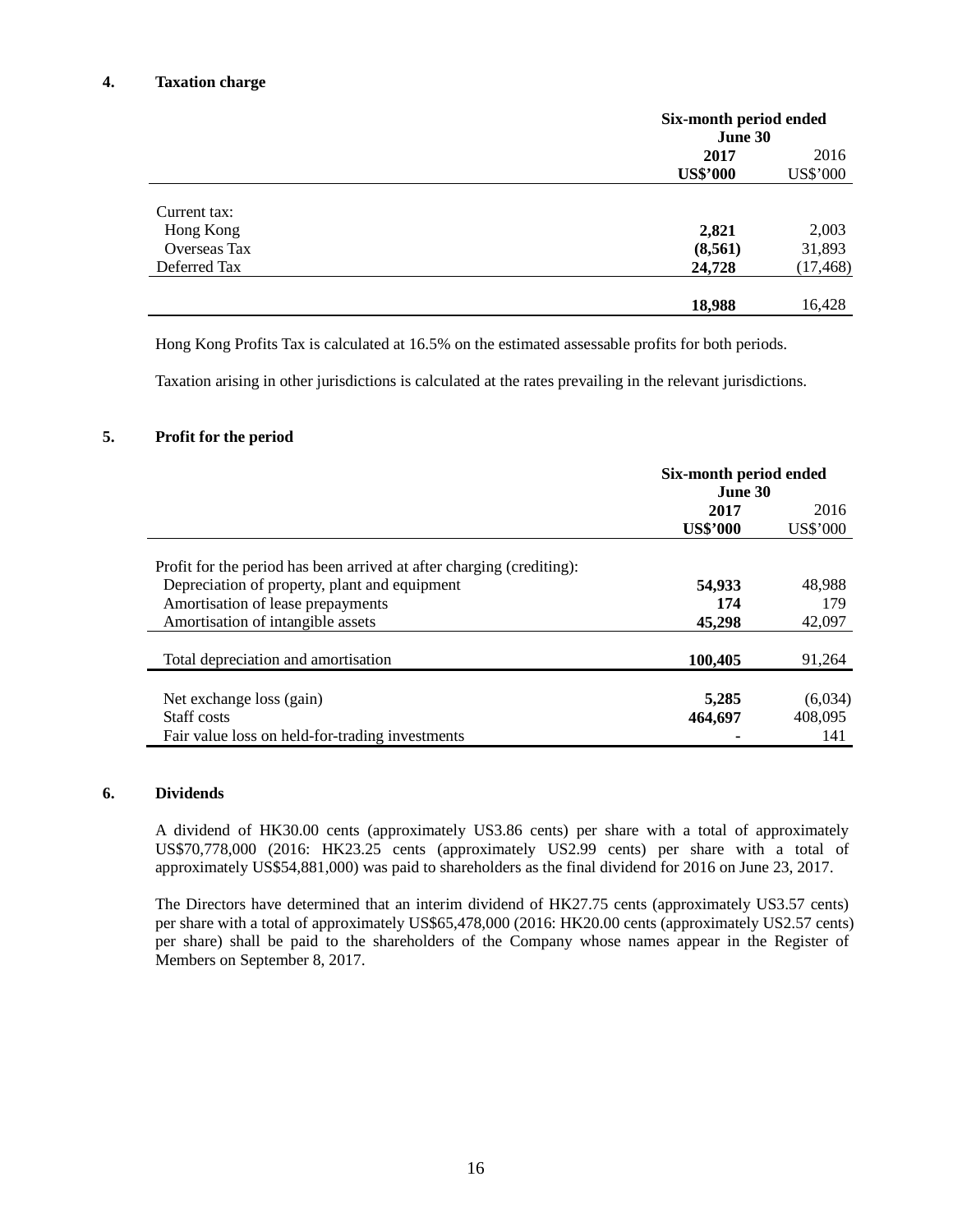# **7. Earnings per share**

The calculation of the basic and diluted earnings per share attributable to Owners of the Company is based on the following data:

|                                                                                                                                   | Six-month period ended<br>June 30 |                      |  |
|-----------------------------------------------------------------------------------------------------------------------------------|-----------------------------------|----------------------|--|
|                                                                                                                                   | 2017<br><b>US\$'000</b>           | 2016<br>US\$'000     |  |
| Earnings for the purposes of basic and diluted earnings per share:<br>Profit for the period attributable to Owners of the Company | 204,433                           | 177,033              |  |
|                                                                                                                                   |                                   |                      |  |
| Weighted average number of ordinary shares for the purpose of basic<br>earnings per share                                         | 1,829,895,206                     | 1.827.745.438        |  |
| Effect of dilutive potential ordinary shares:                                                                                     |                                   |                      |  |
| Share options<br>Share award                                                                                                      | 5,141,103<br>719,597              | 6,408,796<br>839,723 |  |
| Weighted average number of ordinary shares for the purpose of                                                                     |                                   |                      |  |
| diluted earnings per share                                                                                                        | 1,835,755,906                     | 1,834,993,957        |  |

#### **8. Additions to property, plant and equipment/intangible assets**

During the period, the Group spent approximately US\$72 million (for the six-month ended June 30, 2016: US\$81 million) and US\$66 million (for the six-month ended June 30, 2016: US\$54 million) on the acquisition of property, plant and equipment and intangible assets respectively.

#### **9. Trade and other receivables/Bills receivable**

The Group has a policy of allowing credit periods ranging mainly from 30 days to 120 days. The aging analysis of trade receivables, net of allowances for doubtful debts, presented on the basis of the revenue recognition date, which is usually the invoice date, at the end of the reporting period is as follows:

|                         | June 30         | December 31 |
|-------------------------|-----------------|-------------|
|                         | 2017            | 2016        |
| Age                     | <b>US\$'000</b> | US\$'000    |
|                         |                 |             |
| $0$ to 60 days          | 888,401         | 759,702     |
| 61 to 120 days          | 171,170         | 141,223     |
| 121 days or above       | 47,983          | 33,925      |
|                         |                 |             |
| Total trade receivables | 1,107,554       | 934,850     |
| Other receivables       | 21,856          | 16,032      |
|                         |                 |             |
|                         | 1,129,410       | 950,882     |

All the Group's bills receivable at June 30, 2017 are due within 120 days.

# **10. Trade receivables from an associate**

The trade receivables from an associate were aged and are due within 120 days.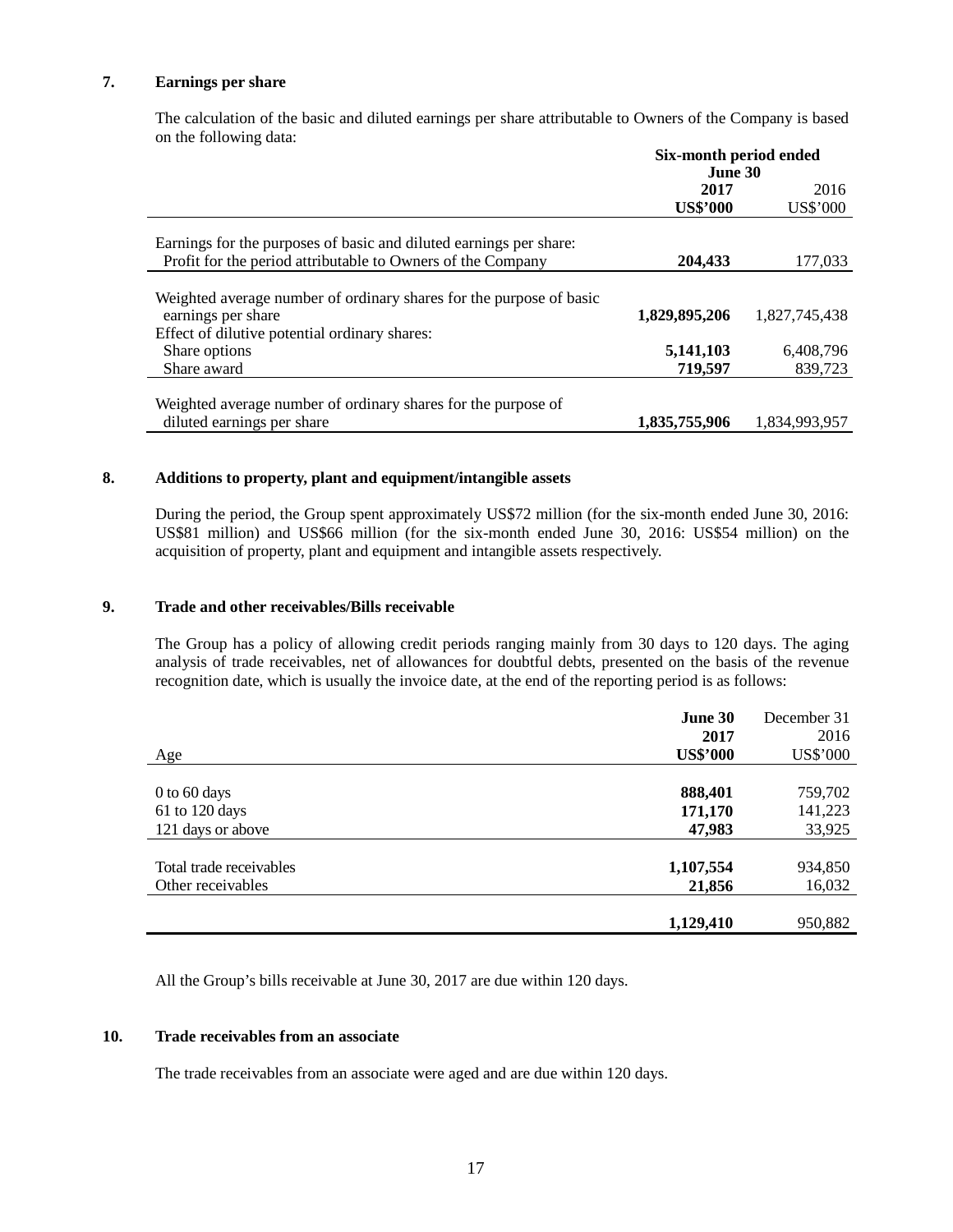# **11. Trade and other payables/Bills payable**

The aging analysis of trade payables based on the invoice date is as follows:

|                      | June 30         | December 31 |
|----------------------|-----------------|-------------|
|                      | 2017            | 2016        |
| Age                  | <b>US\$'000</b> | US\$'000    |
|                      |                 |             |
| $0$ to 60 days       | 599,410         | 561,148     |
| 61 to 120 days       | 175,580         | 142,404     |
| 121 days or above    | 10,737          | 7,878       |
|                      |                 |             |
| Total trade payables | 785,727         | 711,430     |
| Other payables       | 617,026         | 619,377     |
|                      |                 |             |
|                      | 1,402,753       | 1,330,807   |

All the Group's bills payable at June 30, 2017 were aged and are due within 120 days.

# **12. Unsecured borrowings**

During the period, the Group obtained new bank borrowings of US\$1,089 million (2016: US\$817 million) which carry interest at the London Interbank Offered Rate, Euro Interbank Offered Rate or Hong Kong best lending rates. The Group also repaid the existing bank borrowings of US\$994 million (2016: US\$809 million).

#### **13. Share capital**

|                                                                                                    | Number of shares |               | <b>Share capital</b> |             |
|----------------------------------------------------------------------------------------------------|------------------|---------------|----------------------|-------------|
|                                                                                                    | June 30          | December 31   | <b>June 30</b>       | December 31 |
|                                                                                                    | 2017             | 2016          | 2017                 | 2016        |
|                                                                                                    |                  |               | <b>US\$'000</b>      | US\$'000    |
| <b>Ordinary shares</b>                                                                             |                  |               |                      |             |
| Authorised shares                                                                                  | 2,400,000,000    | 2,400,000,000 | N/A                  | N/A         |
| Issued and fully paid:<br>At the beginning of the period<br>Issue of shares upon exercise of share | 1,833,896,941    | 1,833,736,941 | 649,214              | 647,109     |
| options                                                                                            | 995,000          | 1,660,000     | 1,419                | 2,105       |
| Buy-back of shares                                                                                 | (1.500.000)      | (1.500.000)   | ۰                    |             |
| At the end of the period                                                                           | 1,833,391,941    | 1,833,896,941 | 650,633              | 649,214     |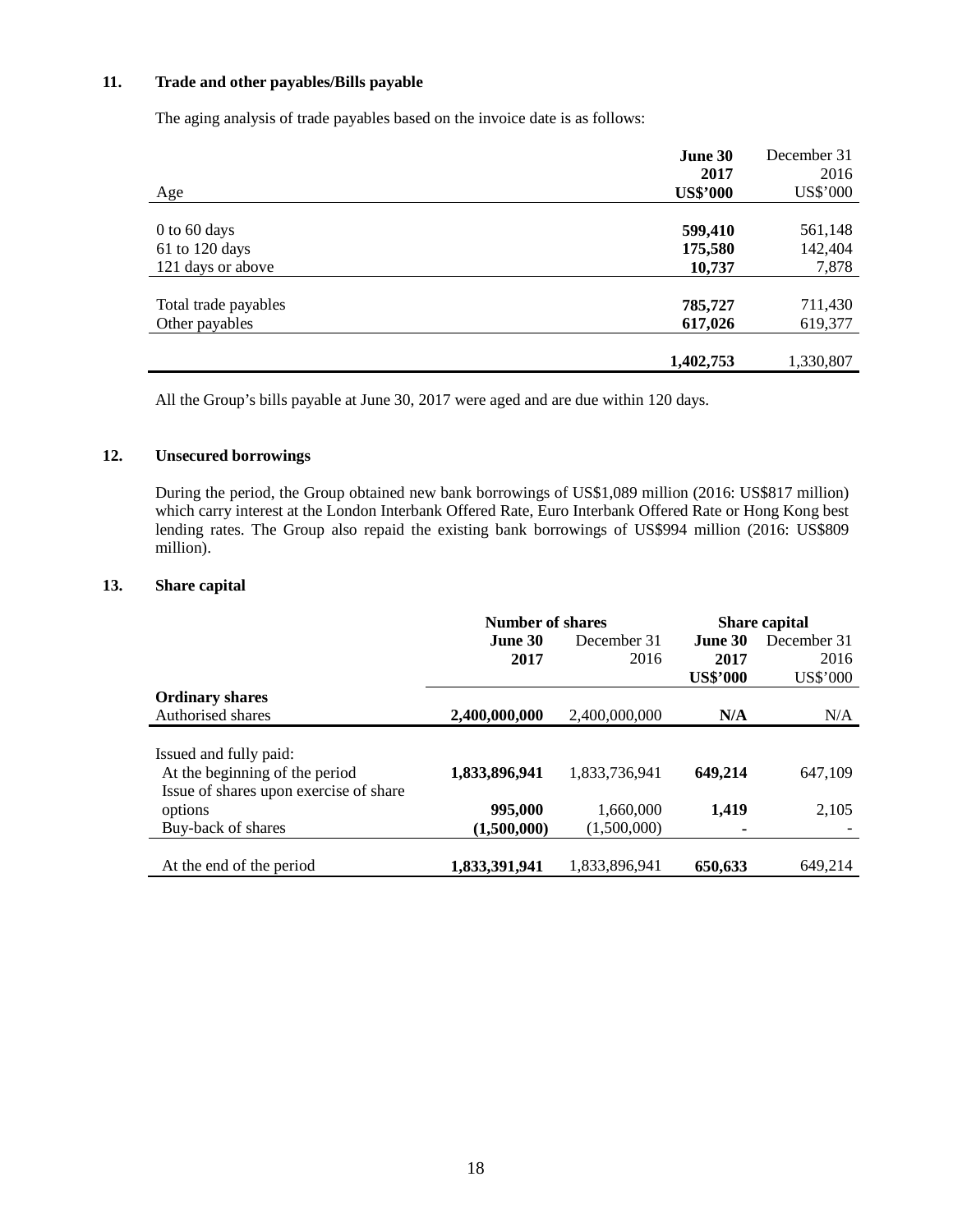During the period, the Company cancelled its own shares through the Stock Exchange as follows:

|                              |                 |         |                 | Aggregate       |
|------------------------------|-----------------|---------|-----------------|-----------------|
|                              | No. of ordinary |         | Price per share |                 |
|                              | shares          | Highest | Lowest          | paid            |
| <b>Month of cancellation</b> |                 | HK\$    | <b>HKS</b>      | <b>US\$'000</b> |
| January 2017                 | 1,500,000       | 28.15   | 27.50           | 5,388           |

The shares bought back in December 2016 were settled and cancelled during the period. The consideration paid on the buy-back of the shares of approximately US\$5,388,000 was charged to retained profits.

#### **14. Contingent liabilities**

|                                                           | <b>June 30</b>  | December 31     |
|-----------------------------------------------------------|-----------------|-----------------|
|                                                           | 2017            | 2016            |
|                                                           | <b>US\$'000</b> | <b>US\$'000</b> |
|                                                           |                 |                 |
| Guarantees given to banks in respect of credit facilities |                 |                 |
| utilised by associates                                    | 9.917           | 9.545           |

#### **15. Fair value measurements of financial instruments**

Fair value of the Group's financial assets and financial liabilities are measured on a recurring basis.

Some of the Group's financial assets and financial liabilities are measured at fair value at the end of each reporting period. The following table gives information about how the fair values of these financial assets and financial liabilities are determined (in particular, the valuation technique(s) and inputs used), as well as the level of the fair value hierarchy into which the fair value measurements are categorised (Levels 1 to 3) based on the degree to which the inputs to the fair value measurements is observable.

- Level 1: fair value measurements are those derived from quoted prices (unadjusted) in active markets for identical assets or liabilities;
- Level 2: fair value measurements are those derived from inputs, other than quoted prices included within Level 1, that are observable for the asset or liability, either directly (i.e. as prices) or indirectly (i.e. derived from prices); and
- Level 3: fair value measurements are those derived from valuation techniques that include inputs for the asset or liability that are not based on observable market data (unobservable inputs).

| Financial assets/financial liabilities                                                                                                                                                    | Fair value as at                                                                   |                                                                                    | Fair value<br>hierarchy | Valuation techniques and key inputs                                                                                                                                                                                  |
|-------------------------------------------------------------------------------------------------------------------------------------------------------------------------------------------|------------------------------------------------------------------------------------|------------------------------------------------------------------------------------|-------------------------|----------------------------------------------------------------------------------------------------------------------------------------------------------------------------------------------------------------------|
|                                                                                                                                                                                           | June 30, 2017                                                                      | December 31, 2016                                                                  |                         |                                                                                                                                                                                                                      |
| 1) Acquisition right of certain<br>property, plant and equipment<br>classified as derivative<br>financial instruments in the<br>condensed consolidated<br>statement of financial position | Acquisition right of<br>certain property, plant<br>and equipment:<br>US\$9,986,000 | Acquisition right of<br>certain property, plant<br>and equipment:<br>US\$9,986,000 | Level 2                 | Measured at the fair value of the land<br>and buildings associated with the<br>acquisition right which is based on a<br>valuation by a 3 <sup>rd</sup> party independent<br>valuer at the end of the financial year. |
| 2) Foreign currency forward<br>contracts classified as<br>derivative financial instruments<br>in the condensed consolidated<br>statement of financial position                            | Assets $-$ US\$1,240,000;<br>and Liabilities $-$<br>US\$19,902,000                 | Assets - US\$20,199,000;<br>and Liabilities $-$<br>US\$2,175,000                   | Level 2                 | Quoted forward exchange rates matching<br>maturities of the contracts.                                                                                                                                               |